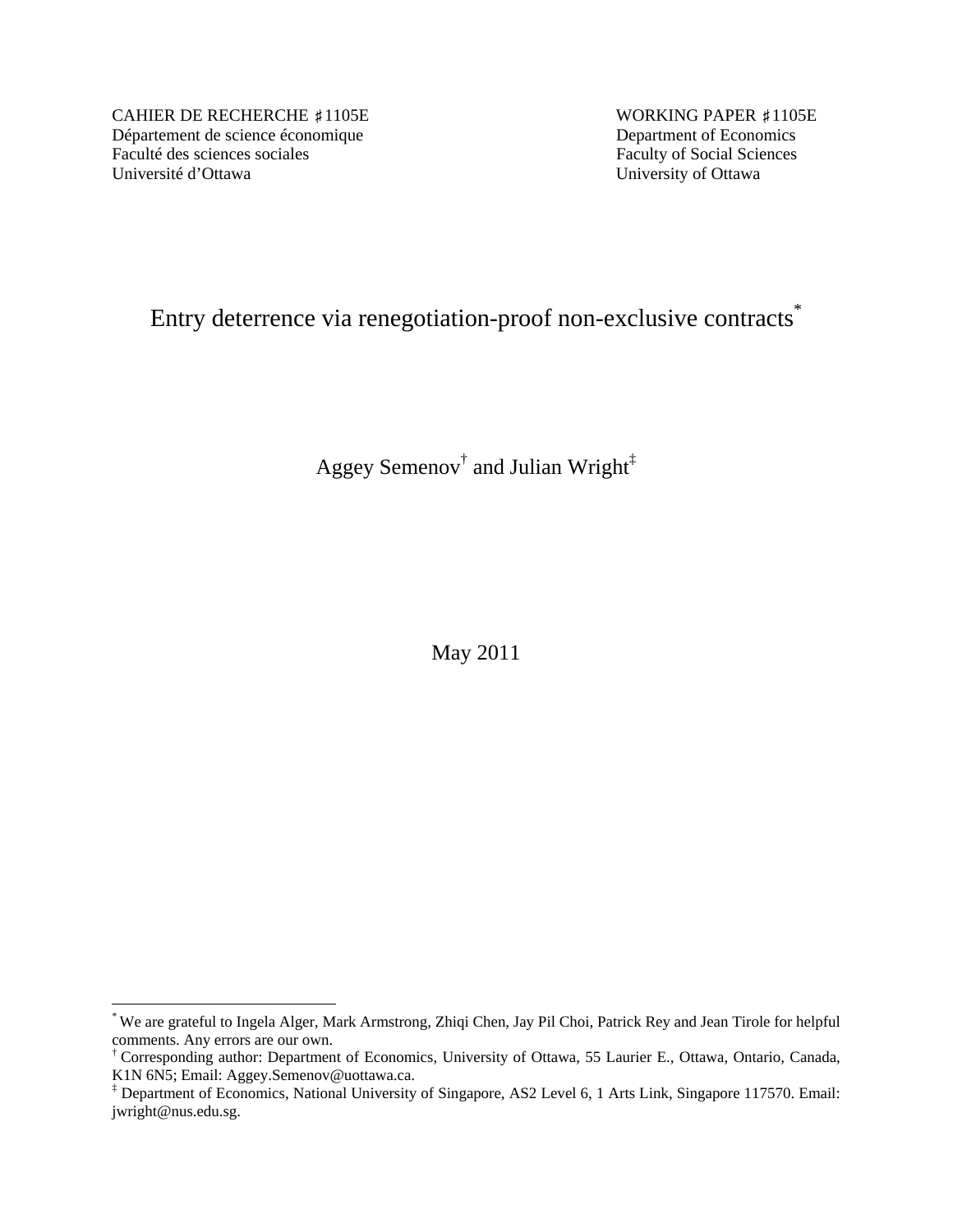#### *Abstract*

*We establish the entry-deterring role of vertical contracts in a setting that does not rely on asymmetric information, the exclusivity of the incumbent's contracts, limits on distribution channels, or restrictions on the ability to renegotiate contracts in case of entry. The optimal contract we describe is a three-part quantity discounting contract that involves the payment of an allowance to the downstream firm and a marginal wholesale price below the incumbent's marginal cost for sufficiently large quantities.* 

**Key words:** *entry, vertical contracts, exclusivity, renegotiation.*

**JEL Classification**: D21, L42.

#### *Résumé*

*Nous établissons le rôle de dissuasion à l'entrée des contrats verticaux dans un cadre qui n'est pas basé sur l'information asymétrique, sur l'exclusivité des contrats de la firme en exercice, sur les limites des canaux de distribution, ou sur des restrictions sur la capacité de renégocier les contrats en cas de entrée. Le contrat optimal décrit est un contrat avec remise sur quantité en trois parties qui implique le versement d'une indemnité à la firme en aval et un prix de gros marginal inférieur au coût marginal de la firme en exercice pour les quantités suffisamment importantes.* 

**Mots clés:** *entrée, contrats verticaux, exclusivité, renégociation.*

**Classification JEL**: D21, L42.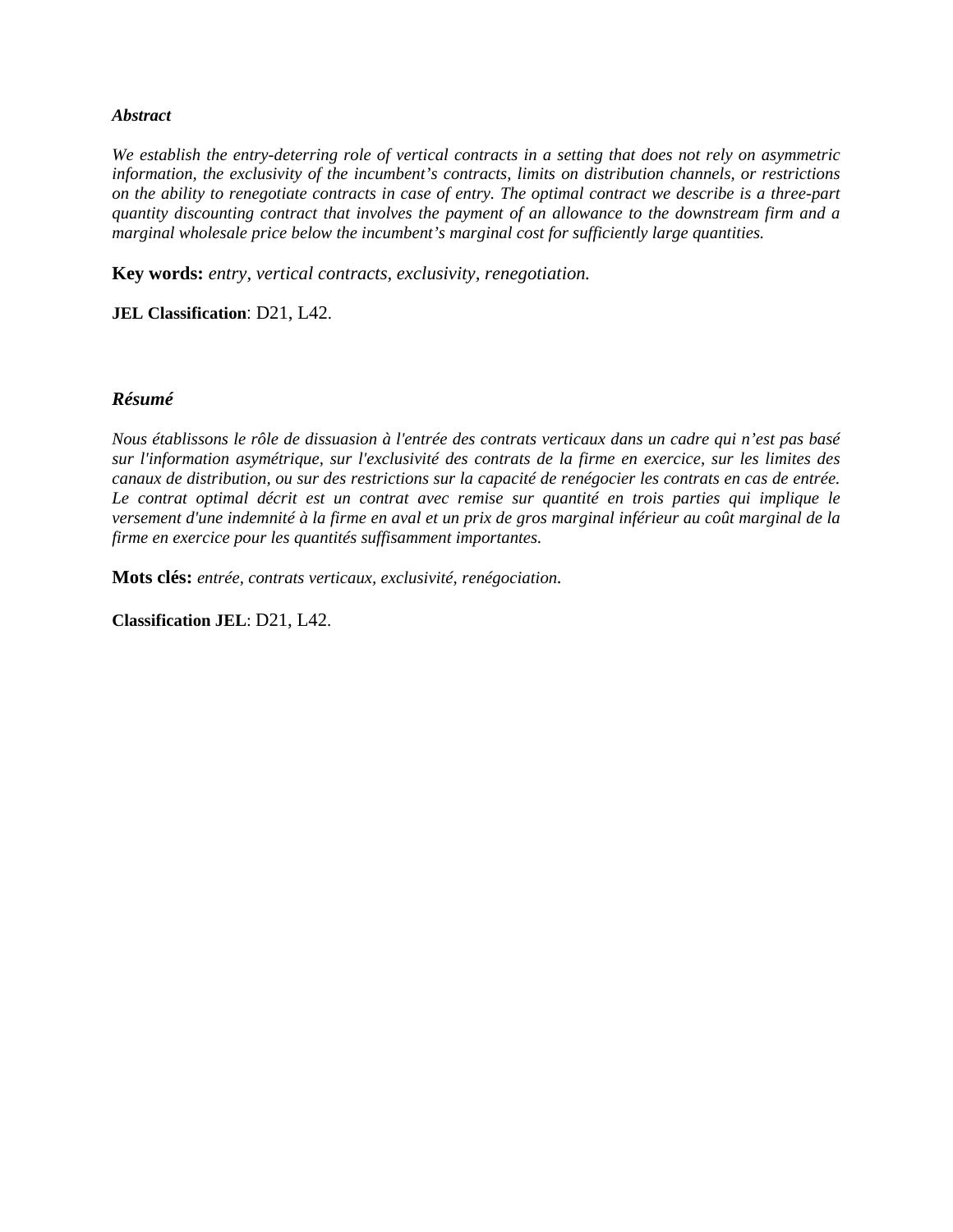### 1 Introduction

There is by now a large literature showing how an incumbent can deter efficient entry by acting strategically, such as through sunk costs or reputation effects.<sup>1</sup> One strand of this literature looks at entry deterrence through contracts. Many theories of entry deterrence in this branch can be criticized since they rely on the incumbent offering contracts that are not renegotiation proof in case the rival does enter, or where they are renegotiation proof, rely on exclusive contracts which completely tie up the distribution options for the entrant and are assumed costly to breach. Other theories that avoid such assumptions rely on the use of asymmetric information between the different parties. In this paper we provide a new theory of credible entry deterrence that does not rely on asymmetric information, exclusive contracts, limits in distribution channels, contracts that condition on entry, or there being no contract negotiation following entry.

We consider a Bertrand environment in which the incumbent signs a contract with a downstream firm to keep out a more efficient entrant. A key feature of the optimal vertical contract we describe is quantity discounting or declining marginal prices. For low levels of purchases, the downstream firm purchases at a wholesale price set above the incumbent's marginal cost, thereby providing a way for the incumbent to extract the profit of the downstream firm. For purchases beyond some higher level, the downstream firm purchases at a wholesale price set below the incumbent's marginal cost, thereby ensuring that in the face of competition the downstream firm will want to compete aggressively, constraining the rival's price without actually needing to sell anything itself. To prevent the entrant contracting with the downstream firm, the incumbent's optimal contact has to leave the downstream firm with a rent equal to the entrant's efficiency profit. This rent has to be paid to the downstream firm irrespective of the quantity purchased, i.e., it represents an allowance, known as a slotting allowance in the context of retailing (see Foros and Kind, 2008).

We show a three-part contract (two linear parts and an allowance) is the simplest optimal contract for credible entry-deterrence. A powerful feature of the optimal contract we discuss

<sup>&</sup>lt;sup>1</sup>See Wilson (1992) for a survey.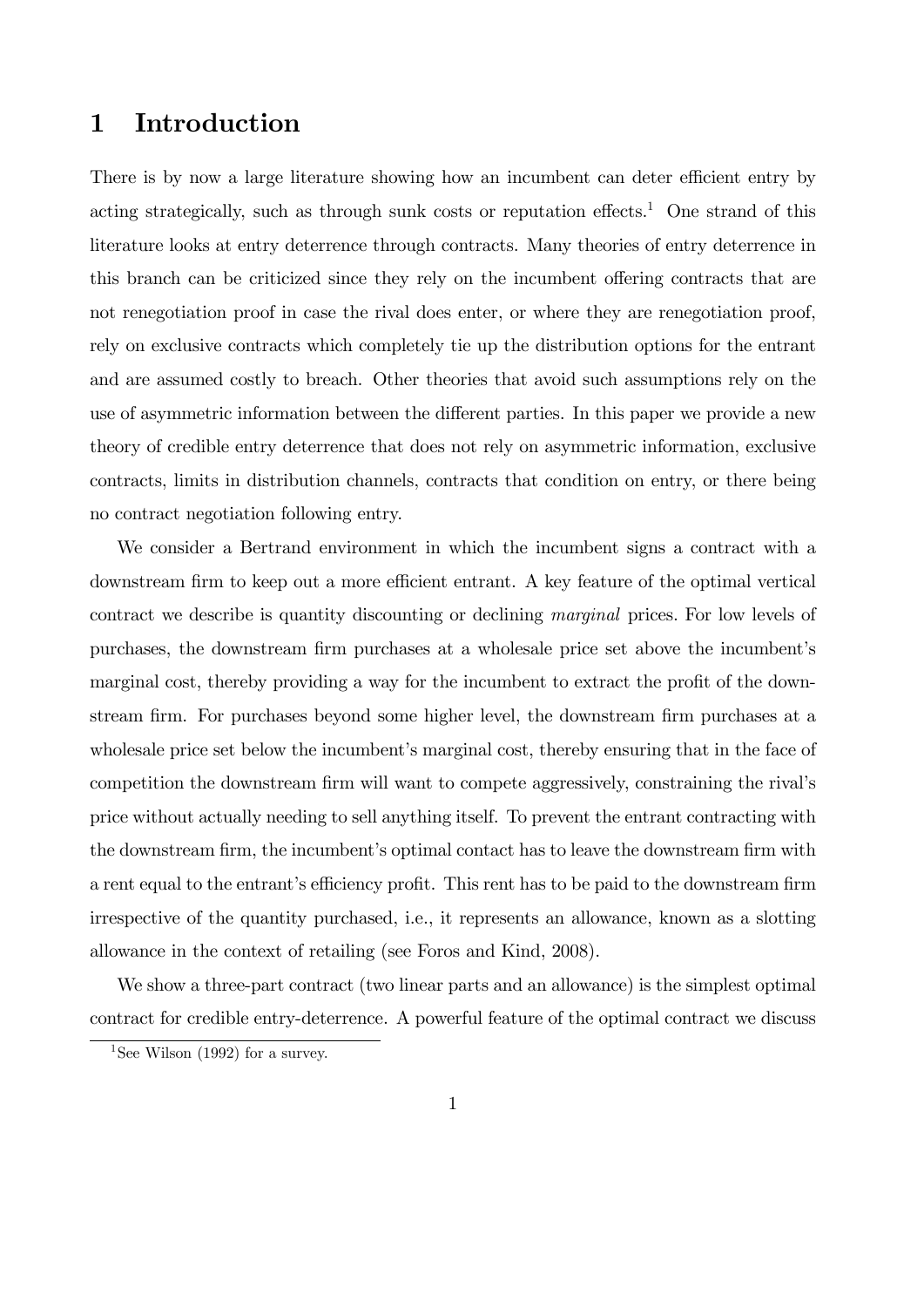is that it allows the incumbent to indirectly condition its contract on entry. The non-linear nature of the incumbent's optimal contract exploits the fact the quantity purchased by the downstream firm will differ depending on whether it faces competition or not. This avoids the incumbent monopolist having to explicitly write a contingent contract in which its wholesale price is lowered in case of entry.

Our theory is related to a substantial body of work that studies the commitment benefits of vertical contracts. A standard result in this literature is that manufacturers can soften price competition if they can commit to contracts with retailers in which wholesale prices are ináated above cost. Examples of papers in this line include Bonanno and Vickers (1988), Rey and Stiglitz (1995). We explore a previously overlooked entry deterring implication of the commitment effects of vertical contracts if interbrand competition takes the homogenous Bertrand form in which no such softening of competition is possible.<sup>2</sup>

Another mechanism to deter entry that has been studied in the literature is the use of divisionalization, following the work of Schwartz and Thompson (1986). They establish that an incumbent may deter an equally efficient rival by creating independent competing divisions that emulate the behavior of the rival and therefore do not allow it to recover its fixed cost of entry. Their mechanism is akin to delegating production to competing downstream firms with a vertical contract in which the wholesale price is fixed at the incumbent's marginal cost of production (and profits recovered through a profit sharing agreement). In our setting, such an approach would not work given we assume the rival is more efficient and there is Bertrand competition. Nevertheless, the idea of committing downstream divisions or firms to be more aggressive to deter entry is related.

The issues of entry deterrence and renegotiation have also been considered in settings that involve the presence of asymmetric information. Aghion and Bolton (1987) show that including a provision for liquidated damages to be paid by the downstream firm to upstream firm if it switches to the entrant would effectively deter some efficient entry. Dewatripont

<sup>&</sup>lt;sup>2</sup>Etro (2010) shows more generally how the conclusions in this literature change dramatically when entry is taken as endogenous rather that assumed away.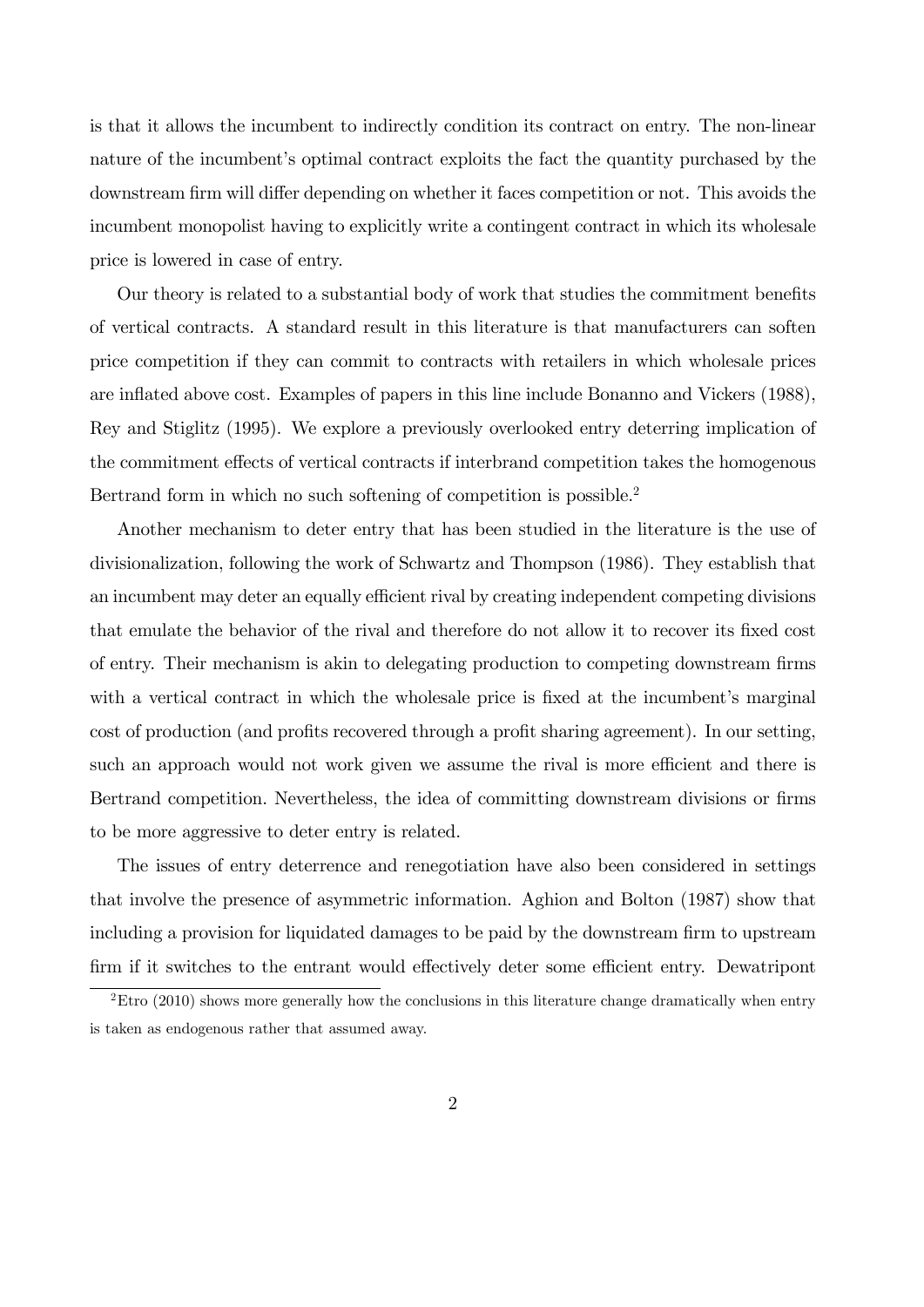(1988) presents an example where a principal competing with a third party can benefit from the possibility of signing public contracts with her agent, even though secret renegotiation is possible. Caillaud et al. (1994) analyze precommitment effects in a more general contracting game between vertical structures when public contracts can always be secretly renegotiated.

Our theory also relates to the literature on exclusive contracting. In case the incumbent can make its initial contract exclusive, it no longer has to offer a positive rent to the downstream firm and the incumbent can attain the full monopoly profit while still preserving renegotiation-proofness. Thus our theory relates to a literature studying exclusive dealing between upstream and downstream firms in which the exclusive contract involves a price commitment (see Simpson and Wickelgren, 2001, Stefanadis, 1998, Erutku, 2006, and Appendix B of Fumagalli and Motta, 2006). For instance, Fumagalli and Motta show the incumbent manufacturer will commit to a low wholesale price (to deter entry), extracting the surplus enjoyed by downstream firms paying this low wholesale price through an upfront fee which it receives when the exclusive deal is signed. This enables the incumbent to deter entry although at a low price, meaning renegotiation would always be profitable. Our results imply the incumbent can do better, obtaining the full monopoly profit with a contract involving quantity discounting but which does not require an upfront fee or a restriction ruling out renegotiation of the initial contract. Our results also suggest that the exclusivity in such deals, while lowering the cost of entry deterrence, may not be strictly necessary to deter entry.

The rest of the paper proceeds as follows. The basic model setup is given in Section 2. Our main findings are derived in Section 3. Section 4 then considers several extensions, highlighting the role played by the various key assumptions. Section 5 briefly concludes.

#### 2 Benchmark model

We focus on a model in which firms sell an identical good and set prices (i.e. homogenous Bertrand competition). There is an incumbent firm, which we will denote as  $I$ , which faces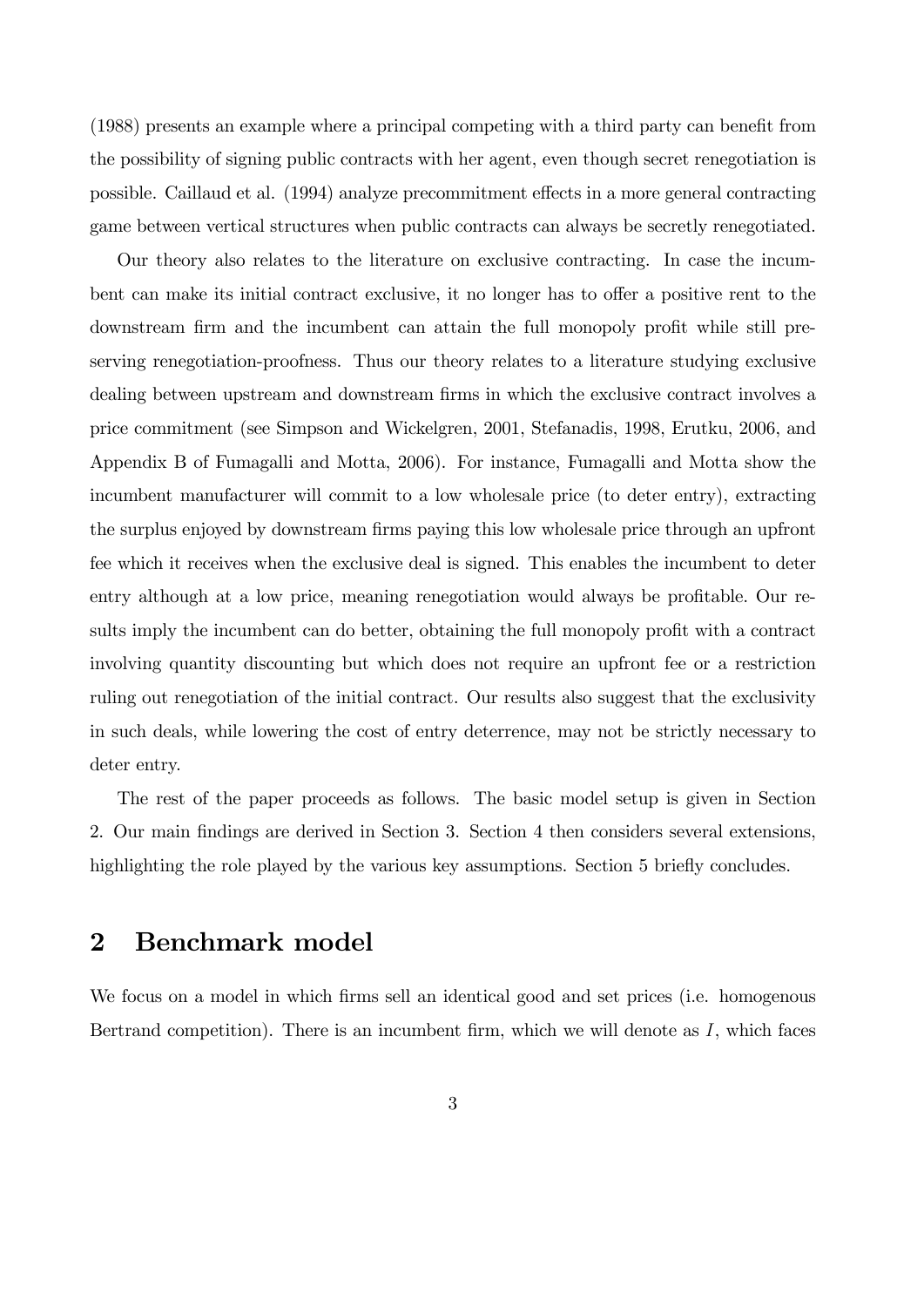constant marginal costs of  $c_I$ . A potential entrant, denoted  $E$ , faces lower marginal costs of  $c_E < c_I$  but some fixed cost of entry F. We assume that E enters only if it makes positive profit. Each firm I or  $E$  can sell by itself or through one or more downstream firm (denoted  $D$ if there is just one, or  $\{D_1, D_2, ...\}$  more generally) which are assumed to be all identical (all with zero costs other than those arising from contracts, and all adding no additional value).<sup>3</sup> Whichever firm sets the lower price obtains the entire market demand at that price. If firms set the same price, we assume that there is some exogenous profit-sharing rule to ensure equilibria are well defined (for example, the firm facing the lower marginal cost obtains the entire market).

Market demand  $Q(P)$ , where P is the market price, is assumed to be continuous, nonnegative and decreasing in price. We assume that the revenue function  $R(Q) = P(Q)Q$  is strictly concave in  $Q$ . The inverse demand function is denoted  $P(Q)$ . The monopoly price given any constant marginal cost  $w$  is denoted

$$
P_M(w) = \arg\max_{P} (P - w) Q(P).
$$

For notational convenience, define  $Q_M(w) = Q(P_M(w))$ . The incumbent's monopoly price and quantity are defined as  $P_M = P_M(c_I)$  and  $Q_M = Q_M(c_I)$ , with corresponding monopoly profit  $\Pi_M = (P_M - c_I) Q_M$ . Assume  $P(0) > c_I$  which ensures that if the incumbent is a monopolist it will produce a positive output (and so can obtain a positive profit).

Our first key assumption is that the fixed cost of entry is not too large.

A1.  $F$  satisfies

$$
0 \leq F < (c_I - c_E) \, Q(c_I). \tag{1}
$$

If the cost of entry is too large, i.e. when  $F \ge (c_I - c_E) Q(c_I)$ , then I will be able to deter entry by competing directly with  $E$ . Thus,  $(1)$  allows us to consider the interesting case when it will always be profitable for  $E$  to enter if it competes directly with  $I$ .

<sup>&</sup>lt;sup>3</sup>This assumption enables us to avoid the difficult equilibrium existence problems that otherwise arise when general multilateral contracting is allowed between upstream and downstream firms (see Miklós-Thal et al. 2010).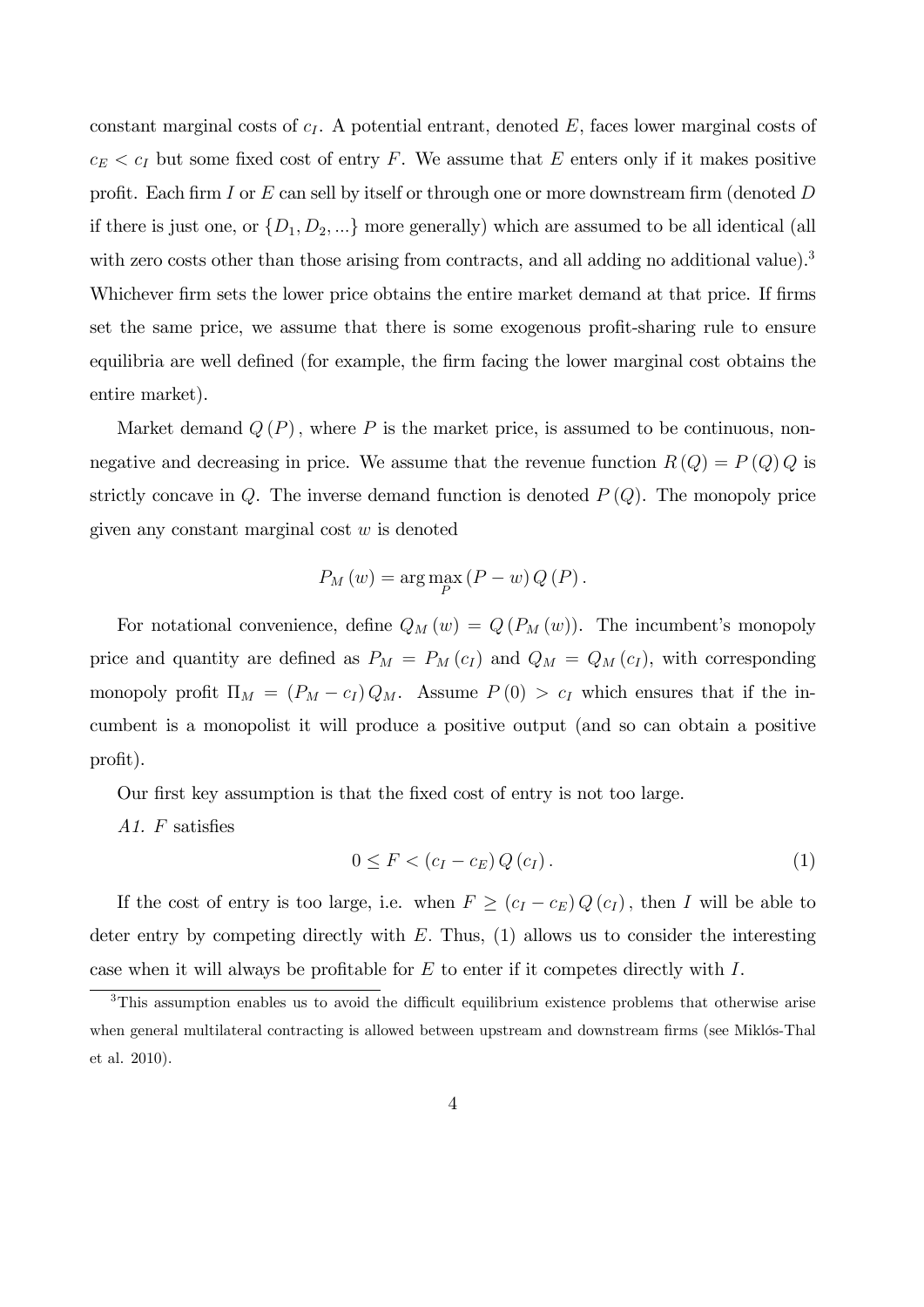The next essential assumption states that the entrant is not too efficient. *A2.*  $P_M(c_E) > c_I$  and

$$
\Pi_M = (P_M - c_I) Q_M > (c_I - c_E) Q(c_I) - F.
$$
\n(2)

The first part of A2 states that the entrant's cost advantage is not drastic. The second part states that its efficiency profit  $(c_I - c_E)Q(c_I) - F$ , the profit E obtains when it competes directly with  $I$  (after taking into account its entry cost), is less than the monopoly profit. In Section 4 we show both assumptions are needed for entry deterrence.

The timing of the game is as follows:

- Stage 1 (Incumbent's contracting) I offers a contract (or contracts) to one or more downstream firms, which accept or not.
- Stage 2 (Entry) After observing I's contract(s) and the acceptance decisions, E can decide whether to enter the market (incurring the cost  $F$ ).
- Stage 3 (Post-entry contracting / renegotiation) After observing whether E enters or not, I (and  $E$  if it enters) can simultaneously negotiate contracts with (any) downstream firms, or in the case of  $I$ , renegotiate its contract with downstream firms, if any.
- Stage 4 (Market competition) In the last stage all final contracts are observed and all firms (if they wish) set prices, and the terms of contracts are executed.

Our purpose is to investigate the possibility of entry deterrence using delegation under plausible and broad assumptions regarding exclusivity, commitment and renegotiation. The equilibrium concept is subgame perfection. We assume  $I$  and  $E$  can commit to their vertical contracts whereas downstream firms cannot. For example, we allow that downstream firm  $D$  can walk away from any contract which it finds unprofitable ex-post, i.e., after observing entry and even after observing the rival's contract, by not buying anything from  $I$  and not paying anything to I. Our set-up allows I and E to sell to the consumers directly even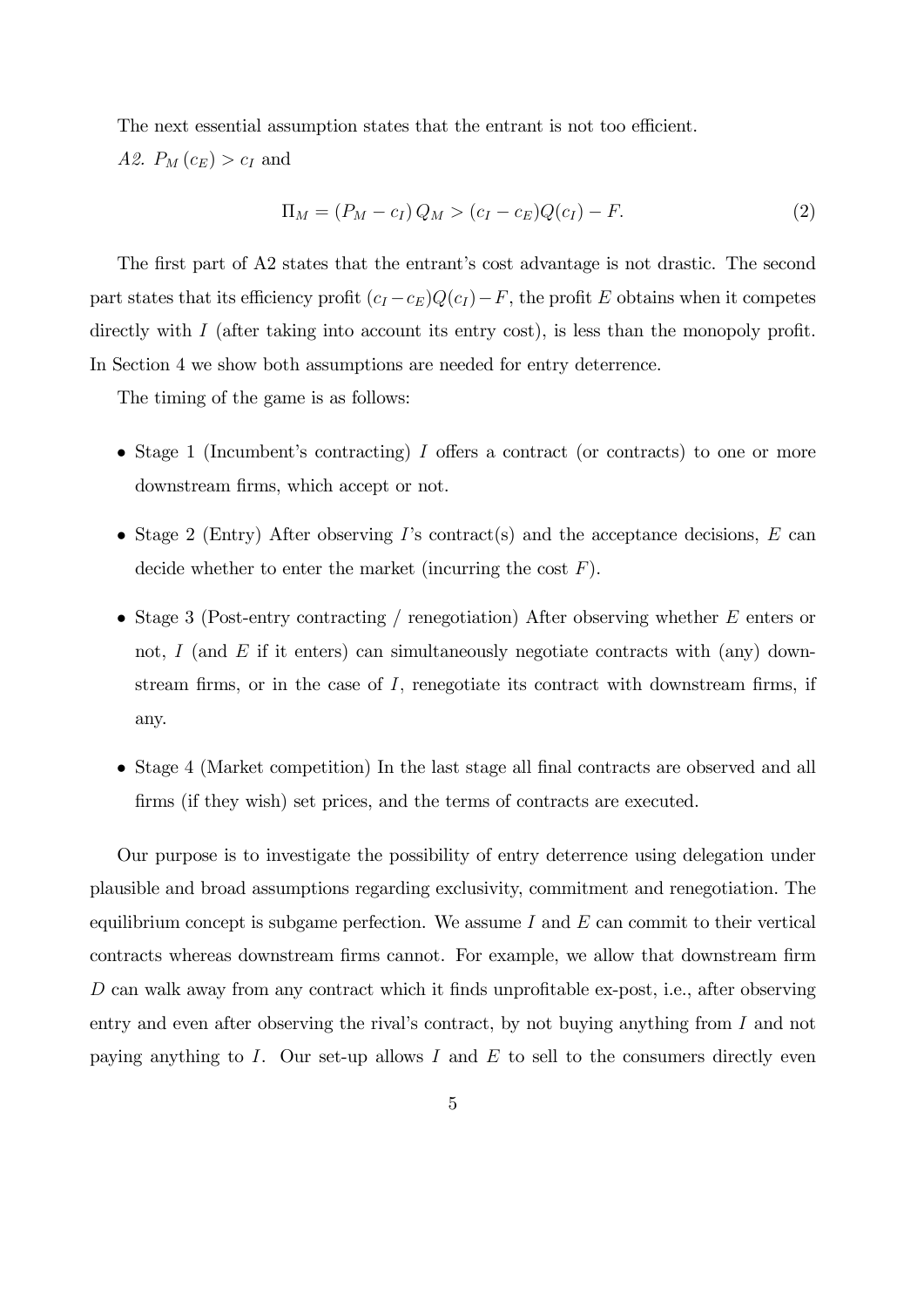if they sign the contracts with some downstream firms. We assume upstream firms face some arbitrarily small cost of contracting and/or renegotiating contracts, so that contracts will only be offered or renegotiated if they strictly increase joint profits. In our set up  $I$ and E cannot negotiate directly with each other, which typically would violate standard antitrust laws on horizontal agreements. We start with the assumption that  $I$  cannot write an exclusive contract in stage 1, but  $E$  (and  $I$ ) can write exclusive contracts in stage 3.<sup>4</sup> This represents the most challenging setting in which to consider entry deterrence. In section 4 we extend the analysis to settings in which either exclusive deals cannot be written at any stage or can be written by  $I$  in stage 1, showing how these make entry deterrence even more profitable for the incumbent.

Contract space. The feasible contracts depend only on the quantity downstream firms buy from respective upstream firms. Apart from  $E$ 's possible entry, this is the only thing I can directly observe. If we allow contracts that depend explicitly on  $E$ 's entry decision, i.e., to be entry contingent, then as Fershtman, Judd and Kalai (1991) proved, any individually rational outcome can be implemented. However, the contracts they consider will generally not be renegotiation proof after entry. Moreover, making wholesale prices an explicit function of whether the rival enters may violate antitrust law. One of the points of our paper is to show such explicit dependence on entry is not necessary to deter entry.

We consider the contract space  $\mathcal T$  which consists of contracts  $T(Q) = L + W(Q)$ , where  $W(Q)$  is a marginal price schedule, paid when  $Q > 0$ , and  $L \in \mathbb{R}$  is a possible lump-sum payment. We require only that  $W(Q)$  are lower-semicontinuous functions, which allows us to consider discontinuities in  $W(Q)$ . A lump-sum payment L is a fixed payment paid in stage 4, which can depend on whether the downstream firm buys a strictly positive quantity (an optional payment) or which can be a non-avoidable payment paid irrespective of the quantity the downstream firm actually buys. We allow for a negative payment or allowance  $L < 0$ , known as a slotting allowance in the literature (see Foros and Kind, 2008). We also allow for free-disposal, that the downstream firm may buy a small quantity from the upstream firm

<sup>&</sup>lt;sup>4</sup>The results do not depend on whether  $I$  can write exclusive contracts in stage 3.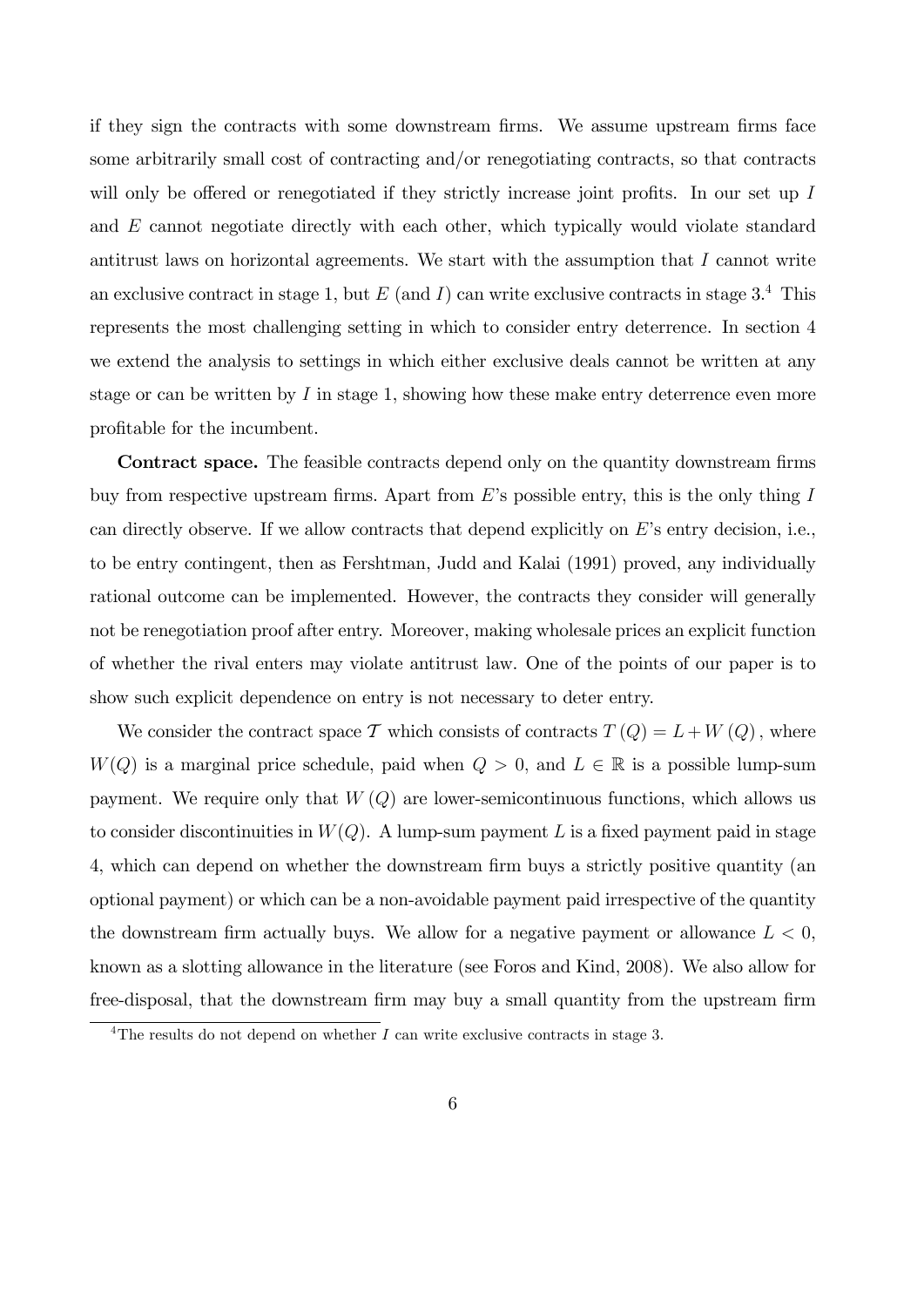and freely dispose it. This makes the above two types of lump-sum payment equivalent in our context.<sup>5</sup>

Our set-up allows for I to offer a vector of contracts  $T_I$  to some subset of downstream firms. Given the efficiency of the entrant, an optimal contract must deter entry.

**Definition:** An optimal contract  $T_I$  is a (vector) contract which leads to the highest payoff for the incumbent among the class of contracts  $\mathcal T$ .

An optimal contract can be a very complicated function from  $\mathcal T$ . An important focus of our analysis will be to Önd the simplest optimal contract by using simple piece-wise linear marginal price schedules. The class  $\mathcal{T}_A$  of all-units contracts consists of contracts in which marginal prices change at each increment, but the new marginal price applies to all units purchased rather than just marginal units. The widely used all-units quantity discounting contracts are just a special case of such contracts in which the marginal price declines at each increment.<sup>6</sup> Formally, the *n*-part contract  $T(Q) = L + W(Q; w, S) \in T_A^{(n)}$  is characterized by the lump-sum fee  $L \neq 0$ , the vector of marginal prices  $w = (w_1, w_2, ..., w_{n-1})$  and the vector of price-breaks  $S = (S_1, S_2, ..., S_{n-1})$ , where  $S_1 = 0$ , such that  $T(Q) = L + w_i Q$  if  $Q \in [S_i, S_{i+1})$ . Note that two-part contract  $T(Q) = F + wQ$ , where  $F > 0$  is a fixed fee, is also a special case of the class of contracts we consider. For purposes of consistency with the literature we define all-units contracts with  $L = 0$  and the vector of marginal prices  $w = (w_1, w_2, ..., w_{n-1})$  as  $n - 1$  part contracts.

### 3 Optimal contract

We define two parameters  $\underline{P}$  and r which are instrumental in constructing an optimal contract. The first parameter is the  $E$ 's break-even price  $P$  defined by

$$
\underline{P} = \min \{ P \text{ such that } (P - c_E) Q(P) = F \}.
$$
 (3)

<sup>&</sup>lt;sup>5</sup>The other possibility, that L is an up-front fee paid at stage 1 will be discussed in Section 4.

<sup>&</sup>lt;sup>6</sup>In Section 4 we show a similar analysis can be done with incremental-unit contracts in which the marginal price applies only to the incremental units at each step. Incremental-units and all-units contracts are discussed in Munson and Rosenblatt (1998) and Kolay et al. (2004).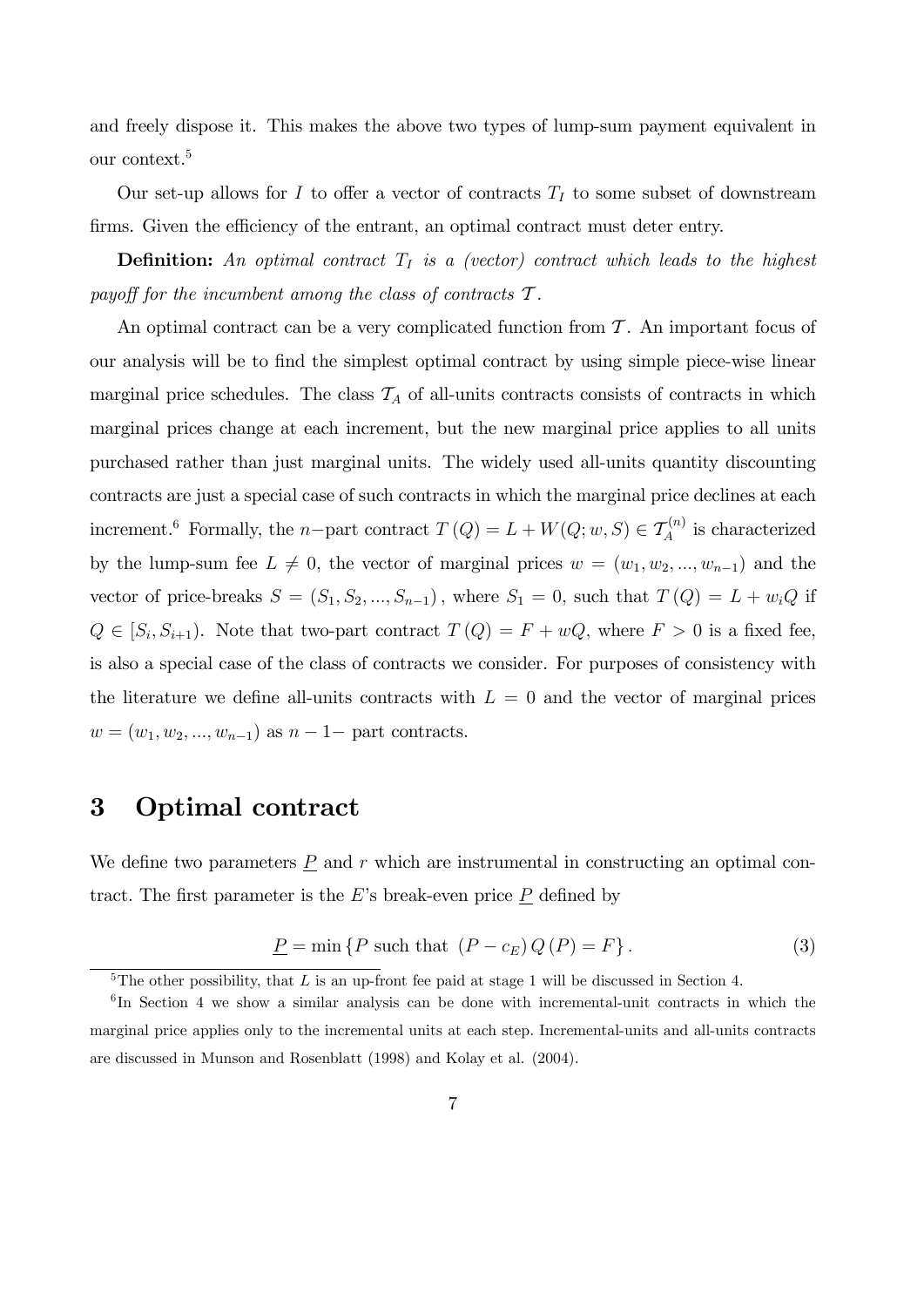By assumption A1 this  $\underline{P}$  exists and satisfies  $c_E < \underline{P} < c_I$ . Indeed (1) implies  $(P - c_E)Q(P) >$ F when  $P = c_I$  and  $(P - c_E) Q(P) < F$  when  $P = c_E$ . Note also that since  $P(c_E) < P(c_I)$  $P_M$  and  $c_I < P(c_E)$  by A2, we have  $\underline{P} < P_M$ . The second parameter r, the entrant's efficiency profit, is defined by

$$
r = (c_I - c_E)Q(c_I) - F.
$$
\n
$$
(4)
$$

By (1),  $r > 0$ .

Initially, we assume that the market revenue function is non-decreasing at  $E$ 's break-even price. This is always true for constant elasticity and logit demand where the revenue function  $R(Q)$  is always increasing in  $Q$ , but also for linear and exponential demand specifications provided the price elasticity of the market demand  $Q(P)$  is greater than unity (in magnitude) at  $Q(\underline{P})$ ). In Section 4 we will discuss how to modify I's optimal contract when this condition does not hold.

Our goal is to find the simplest contract from the set  $T_A^{(n)}$  $A^{(n)}$  (i.e. with minimal *n*) which is optimal among all contracts from  $T$ . It is useful to point out that by restricting to a simple linear contract, the incumbent cannot prevent entry. Indeed, to cover its costs for any level of sales, I must set its marginal price at or above  $c_I$  if it contracts with downstream firm(s) and its price at or above  $c_I$  if it sells directly. E can always propose to D a slightly lower marginal price (if necessary), or sell directly to the market for a price less than  $c_I$ , so that given  $(1)$ , it will profitably take the whole market.

The next proposition characterizes the specific three-part contract that we claim is optimal.

**Proposition 1** There exists an optimal all-units three-part contract  $T_I = L + W(Q; w, S) \in$  $\mathcal{T}_A^{(3)}$ <sup> $\epsilon$ </sup><sup>(3)</sup> that exhibits quantity discounting and such that (a)  $L < 0$ ; (b) the incumbent's profit is  $\Pi_M - r$ ; (c) the lowest marginal wholesale price is below the incumbent's marginal cost.

**Proof.** The proof is by construction. I offers a single downstream firm  $D$  the contract  $T_I(Q) = L + W(Q; w, S)$ , where  $w = (P_M, \underline{P})$ ,  $S = (0, Q(\underline{P}))$  and  $L = -r$ . The contract is depicted in Figure 1.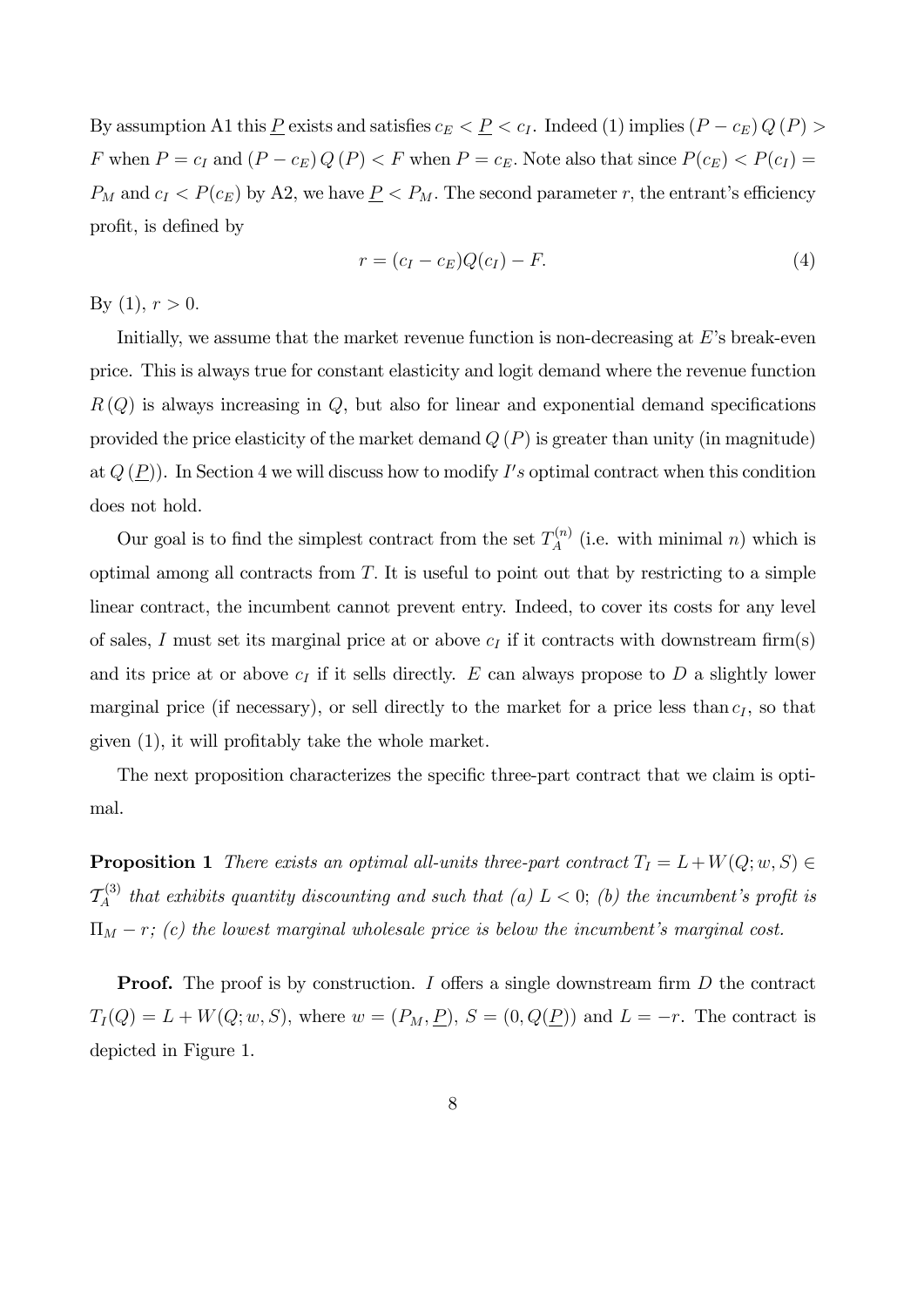

Figure 1.Optimal three - part contract

This contract has two marginal wholesale prices  $P_M$  and  $\underline{P}$ , which play the role of linear costs for  $D$ . A lump-sump payment r is paid to  $D$  in stage 4.

Assume first that D accepts  $T_I(Q)$  and does not renegotiate with I. Also assume E enters in stage 2. In a market subgame in stage 4,  $D$  competes with  $I, E$ , and, possibly with other downstream firms that  $E$  contracts with. If in stage 3, the entrant does not contract with downstream firms then in stage 4 it competes directly with  $D$ . Consider an equilibrium (possibly involving mixed strategies) in this subgame.<sup>7</sup> Denote by  $P_l$  ( $P'_l$ ) the lower bound of retail prices chosen with positive probability by  $D(E)$ . Assume first that  $P'_l > P$ . Then

<sup>7</sup>Since we allow for lower-semicontinuous contracts we cannot guarantee the existence of pure equilibrium in pricing subgame. However, there exists a mixed strategy equilibrium (Reny, 1999). Indeed, a mixed strategy equilibrium exists for any final subgame (in normal form) if its mixed extension is payoff secure and reciprocally upper-semicontinuous. The Bertrand game is payoff secure (Reny, 1999). A sufficient condition for the mixed extension of a game to be reciprocally upper semi-continuous is that the sum of profits for the original game is upper semi-continuous. This is true for all subgames since  $\Pi_i + \pi_i = R(q_i) - c_i q_i$ , for  $i = I, E$ . Finally, the strategy spaces have to be compact sets. We do not require that the prices are bounded. However, since I competes in stage 4 in entry subgame we can restrict to prices in the interval  $[0, c_I]$ .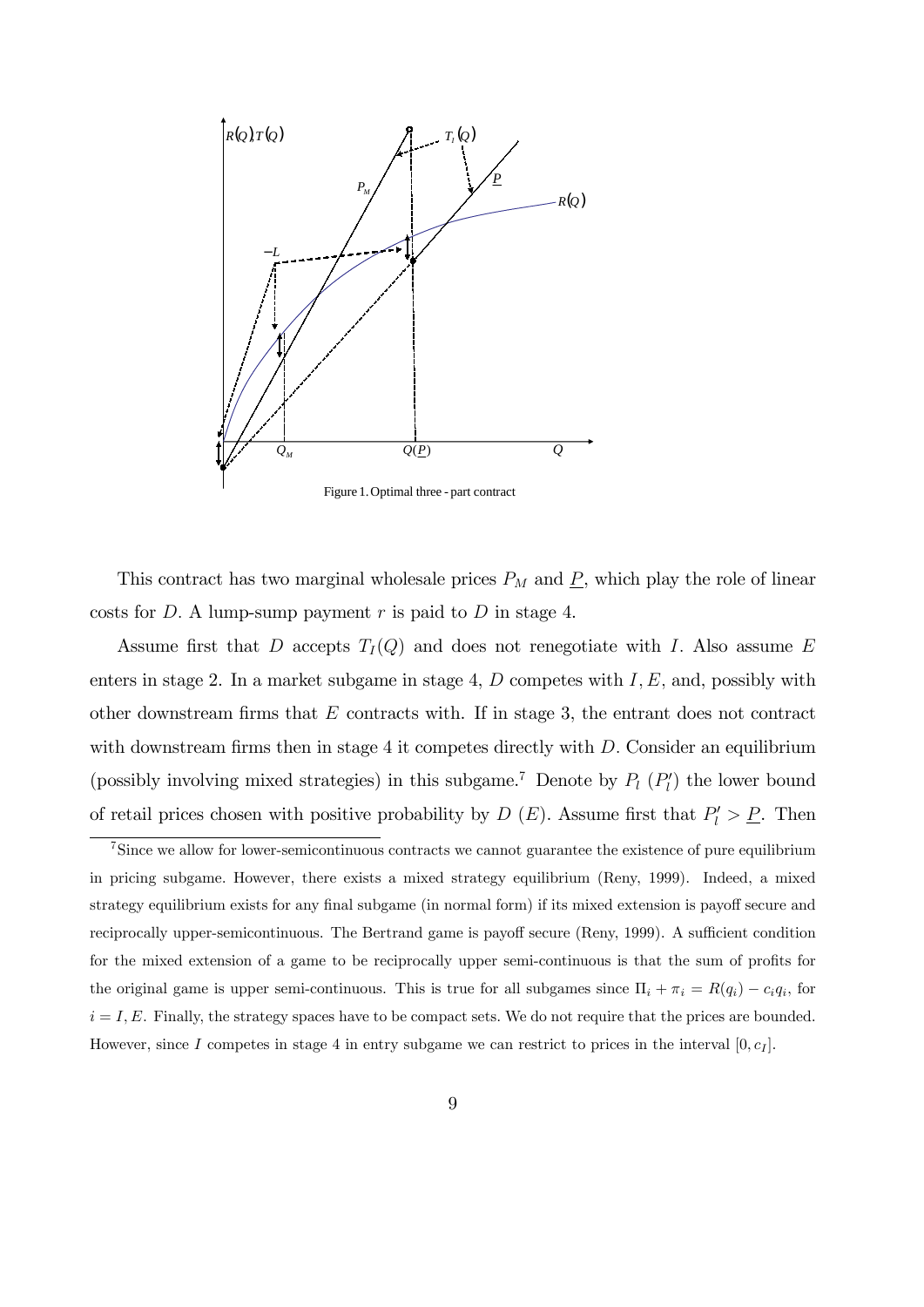D can obtain a strictly positive profit by deviating to the pure strategy  $P_D = P'_l - \varepsilon$  for  $\varepsilon > 0$  such that  $P_D > \underline{P}$  and E sells nothing. Thus, in the market subgame equilibrium, it must be that  $P'_l \leq P$ . Then if the price set by E is equal to  $P'_l$ , given (3) the expected profit of  $E$  cannot be greater than  $F$ . Since in a mixed strategy equilibrium the expected profit for  $E$  must be the same for all prices played with positive probability, the expected profit of  $E$ across all prices it randomizes over cannot be larger than F. It will therefore not want to enter.

Assume now E contracts with some downstream firms  $D_1, D_2, ..., D_n$  in stage 3 (other than D) and in the following market equilibrium (possibly involving mixed strategies) the joint payoff of E and  $D_1, D_2, ..., D_n$  is greater than F. Consider the following deviation of E (in stage 3).  $E$  does not contract with any downstream firm in stage 3. Instead,  $E$  replicates the outcome of the original strategy profile by playing the minimum price that would have arisen for each possible realization of the mixed strategies adopted by  $E, D_1, D_2, ..., D_n$  with adjusted probabilities.<sup>8</sup> From I and D's perspective nothing has changed. Facing such a strategy of  $E$  in stage 4, the best  $D$  and  $I$  can do is to follow their original equilibrium strategies. It is clear that with this deviation the expected profit of  $E$  in stage 4 is the same as the joint payoff of E and  $D_1, D_2, ..., D_n$  from the original strategy profile. However, E is strictly better off since it saves on the costs of contracting.

In the above entry analysis we did not consider the possibility  $E$  contracts with  $D$ . We now show this is not part of any equilibrium. Assume that in stage 3 E has entered and that it contracts with D. Then in stage 4, the equilibrium price cannot be greater or equal to  $c_I$ (given that I competes in stage 4). By  $A2$  and concavity of the revenue function, we have

$$
\max_{Q \ge Q(c_I)} (R(Q) - c_E Q - F) = r,
$$

and  $Q(c_I) = \arg \max_{Q \geq Q(c_I)} (R(Q) - c_EQ - F)$ . Thus, the maximum that E can promise to D is r which leads by  $(4)$  to a profit less than or equal to F. Therefore, given the contract

<sup>&</sup>lt;sup>8</sup>Any realization of the  $n + 1$  firms' mixed strategies will be a  $n + 1 - tuple$  of prices. For each possible realization, E plays the minimum of these prices with a probability equal to the product of all probabilities for the prices in this  $n + 1 - tuple$ .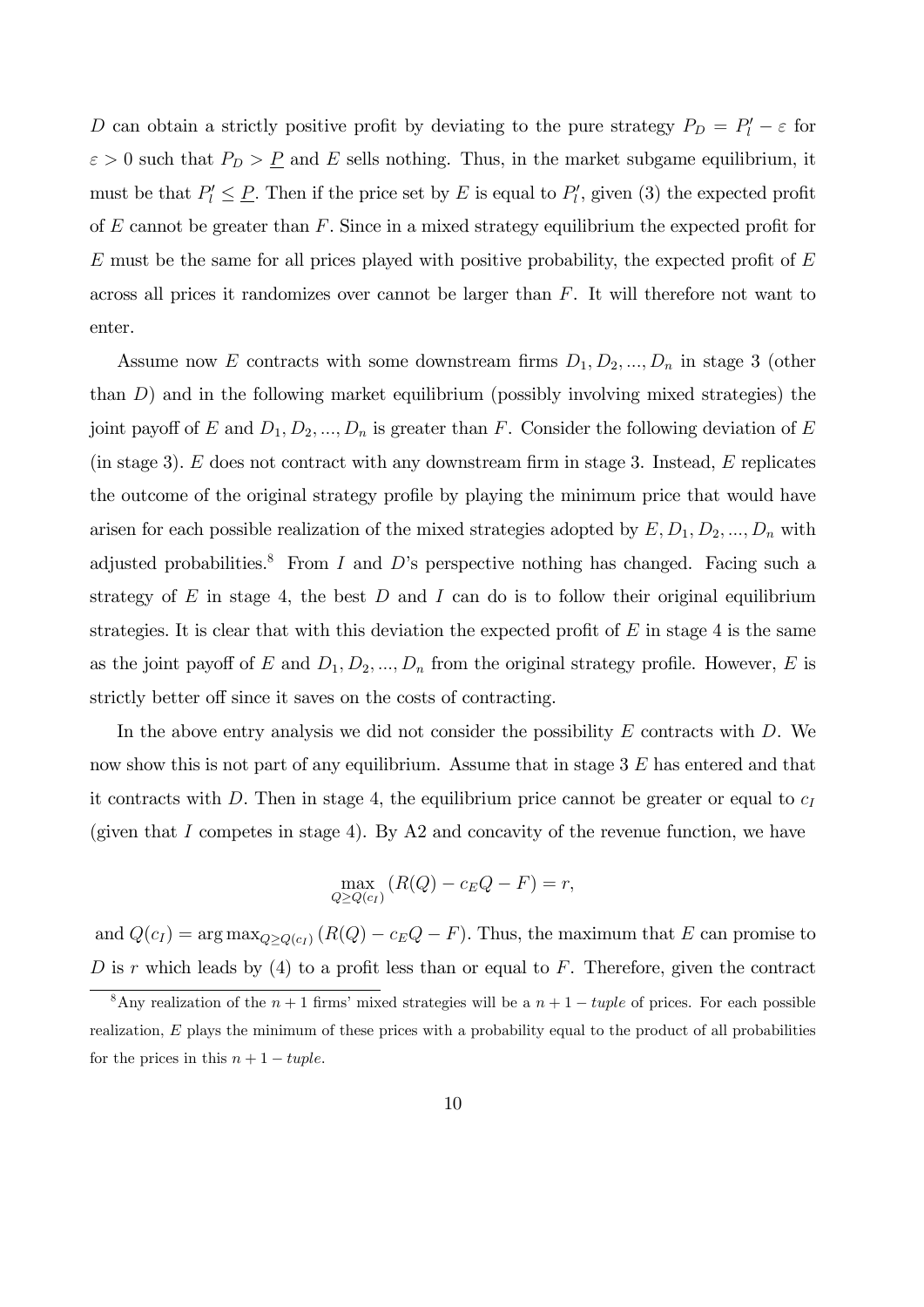$T_I$ , the entrant cannot cover its fixed costs.

We now show that I and D do not renegotiate the contract  $T_I$  in stage 3. In case entry occurs, the cost of entry F is sunk and E is ready to price down to its marginal cost  $c_E$ . Since  $\underline{P} > c_E$ , in equilibrium E must take the whole market. In this case, the joint profit of the pair  $(I, D)$  in this subgame is zero. Any re-contracting between I and D will lead to a loss either to I or to D or to both. I and D also do not renegotiate in stage 3 in the absence of entry. Any contract should leave  $D$  at least  $r$ . In this case the maximum that  $I$ can obtain is  $\Pi_M - r$ . Given the (arbitrarily small) cost of re-contracting, I is strictly worse off renegotiating its contract.

We established that given the acceptance of  $T_I$  in stage 1, it is not profitable for E to enter in stage 2. Consider the market subgame where there is no entry, I and D do not renegotiate their contract in stage 3, and  $I$  does not contract with other downstream firms in stage 3. It must be that the equilibrium retail price is  $P_M$ . Consider the two possibilities.

(a) If D sets the equilibrium price (or I and D share the market) then it must be that  $P_D \leq P_I$ . We show in this case that  $P_D = P_M$ . To see why note that if  $P_D > P_M$  then I has a profitable deviation, to set the price  $P_M$  which is profitable given I otherwise obtains the same monopoly wholesale price but sells fewer units. If  $P_D < P_M$ , then D makes a loss from selling units below its wholesale cost  $P_M$ , and has a profitable deviation to set the price  $P_M$ .

(b) If I sets the equilibrium price  $P_I$  then it must be that  $P_I < P_D$ . We show in this case that  $P_I = P_M$ . To see why note that if  $P_I > P_M$  then D has a profitable deviation,  $P_D = P_I - \varepsilon > P_M$ . If  $P_I < P_M$  then I can increase  $P_I$  slightly and increase its profit since it will still take the whole market. Thus, in both cases the joint profit of the pair  $(I, D)$  is  $\Pi_M$ .

To show that  $T_I$  is optimal for I assume that there exists an equilibrium with I offering the vector  $(T_1, ..., T_n)$ ,  $T_I(Q) = L_i + W_i(Q)$ , to downstream firms  $(D_1, ..., D_n)$  such that I obtains strictly more than  $\Pi_M - r$ . This implies the downstream firms in total obtain (when there is no entry)  $\sum_{i=1}^{n} \pi_i < r$ , where  $\pi_i \ge -L_i$  is  $D_i$ 's profit when there is no entry. Suppose E enters and offers to each  $D_i$  the two-part contract  $T_i'(Q) = L_i' + w_i Q$ , where  $L_i' = L_i - \varepsilon/n$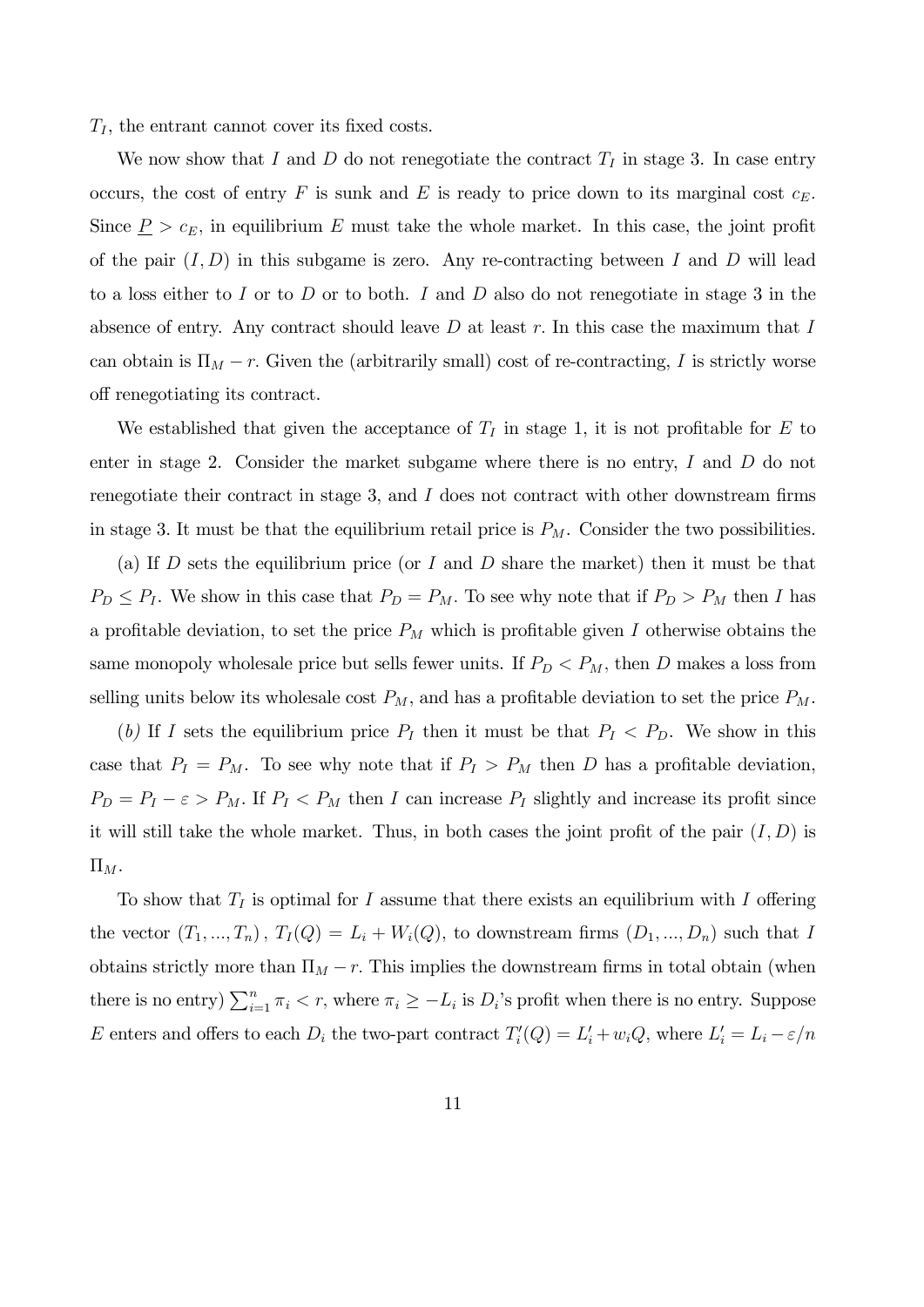and the marginal price  $w_i > P_M$ , for  $\varepsilon > 0$  such that  $\sum_{i=1}^n \pi_i + \varepsilon < r$ . Since  $D_i$  obtains  $-L_i$  under the contract  $T_I$  in case of entry, it will accept  $T_i'$ . With this deviation, E and the downstream firms  $(D_1, ..., D_n)$  are competing directly with I. By (4), entry will be profitable for  $E$ . Therefore, the minimum rent which downstream firms can obtain is  $r$ .

Finally, note that since  $-L = r$  is an allowance paid irrespective of D's production, I cannot obtain more than  $\Pi_M - r$  by contracting with other downstream firms in stage 3.

There are three instruments in the optimal contract  $T_I$ : two marginal prices  $(P_M, P)$  and the rent paid to D: No instrument in the contract is redundant. The lower marginal price of  $\underline{P} < c_I$ , that applies if at least  $Q(\underline{P})$  units are purchased, ensures that E does not find entry profitable when it competes by itself or through any other downstream  $\lim(s)$  different from D. The first marginal price of  $P_M$  ensures the optimal choice of quantity and price in equilibrium when there is no entry. Finally, to avoid the possibility of contracting with the entrant,  $D$  has to obtain a positive rent  $r$ .

In Proposition 1 we constructed one particular optimal contract. The next proposition establishes that any optimal contract from the contract space  $\mathcal T$  has similar properties. In particular, the optimal contract will involve only one downstream firm. This firm will be paid a strictly positive allowance.

**Proposition 2** The optimal contract  $T_I$  involves I only contracting with one downstream firm and has a form  $T_I = L + W(Q)$ , with a strictly positive allowance  $L = -r, W(Q) \geq$  $R(Q)$ , for  $Q \ge Q(c_I)$  and  $W(Q(\underline{P})) = R(Q(\underline{P})).$ 

**Proof.** Suppose that I proposes contracts  $\{T_1, ..., T_n\}$ ,  $T_i(Q) = L_i + W_i(Q) \in T$  to n downstream firms  $\{D_1, ..., D_n\}$  in stage 1, where  $L_i$  is not restricted to be negative. Assume that these contracts are all accepted by respective downstream firms. Consider the subgame in stage 4 with no entry. By Proposition 1, for these contracts to be optimal the joint profit of I and active downstream firms in stage 4 should be equal to  $\Pi_M$ . This implies the market price  $P_M$  and quantity  $Q_M$ . The main question is therefore, can I decrease the total rent offered to downstream firms by contracting with several downstream firms?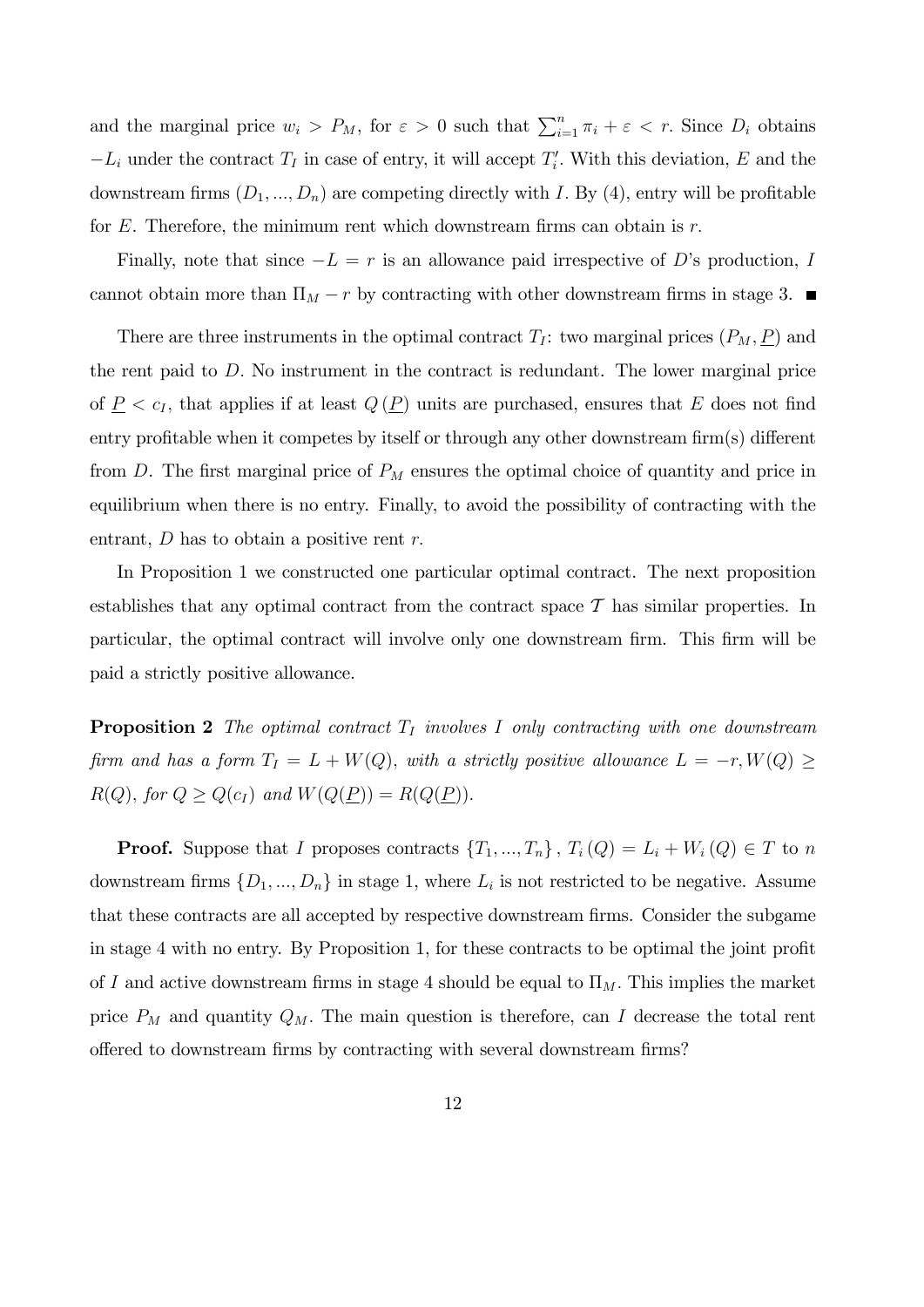Consider an equilibrium  $(P_I, P_{D_1}, ..., P_{D_n})$  of the game in stage  $4, P_M \le P \in \{P_I, P_{D_1}, ..., P_{D_n}\}.$ Then  $T_i(Q_M) = L_i + W_i(Q_M) = L_i + w_i^* Q_M$ , where  $w_i^* = \frac{T_i(Q_M) - L_i}{Q_M}$ , is the average price paid at  $Q_M$  by  $D_i$ . There are three possibilities: (i) I sets the final price  $P_M = P_I \langle P_{D_i}, i = 1, ..., n, \rangle$ (ii)  $D_i$  (possibly a subset of  $\{D_1, ..., D_n\}$ ) sets the final price  $P_M = P_{D_i} < P_I$ , (iii) I and  $D_i$ (possibly a subset of  $\{D_1, ..., D_n\}$ ) share the market with  $P_M = P_I = P_{D_i}$ . Suppose that for some *i* we have  $L_i > 0$ . If  $D_i$  does not set the equilibrium price,  $P_M < P_{D_i}$ , then  $\pi_{D_i} = -L_i$ 0 and  $D_i$  does not accept the contract in stage 1. If  $D_i$  sets the equilibrium price (or  $D_i$  shares the market with I or other downstream firms),  $P_M = P_{D_i} \leq P_I$ . In this case if  $P_M \leq w_i^*$ , then  $T_i(Q_M) = L_i + w_i^* Q_M > R(Q_M) = P_M Q_M$  and thus  $\pi_{D_i} = R(Q_M) - T_i(Q_M) < 0$ . If  $P_M > w_i^*$ , then I has a profitable deviation,  $P_I = P_M - \varepsilon$ . With this deviation, I obtains the whole market and its profit (net of  $\sum_{i=1}^{n} L_i$ ) is  $(P_M - \varepsilon - c_I) Q(P_M - \varepsilon)$  which is larger than  $W_I(Q_M) - c_IQ_M = (w^* - c_I) Q(P_M)$  for  $\varepsilon$  small enough. Thus, we have  $L_i \leq 0$  for all i.

Note that (a) if  $D_i$  sets the equilibrium price or when  $D_i$  and I share the market (possibly with other downstream firms), then  $w_i^* = P_M$ , and  $L_i = T_i(Q^*) - P^*Q^* = -\pi_{D_i}$ ; (b) if I sets the equilibrium price, then  $w_i^* \ge P_M$  for all  $i = 1, ..., n$ , and  $D_i$  obtains  $-L_i$  for all  $i =$ 1, ..., *n*. Indeed assume that  $P_M = P_{D_i} \leq P_I$ . If  $P_M > w_i^*$  then *I* has a profitable deviation,  $P_I = P_{D_i} - \varepsilon$ . If  $P_M < w_i^*$ , then  $D_i$  has a profitable deviation,  $P_{D_i} \ge P_I$ . In this case  $D_i$ sells nothing (or shares the market) and obtains  $-L_i$  (or  $-L_i + \alpha (R(Q_M) - c_IQ_M)$  for some  $0 < \alpha < 1$ ) which is larger than  $R(Q_M) - T_i(Q_M) = (P_M - w_i^*) Q_M - L_i$ . Therefore, in this case,  $w_i^* = P_M$ . Since  $P_M = w_i^*$ , we have  $L_i = T_i(Q_M) - w_i^* Q_M = T_i(Q_M) - P_M Q_M = -\pi_{D_i}$ . Assume that  $P_M = P_I < P_{D_i}$ . If  $P_M > w_i^*$  then  $D_i$  has a profitable deviation,  $P_{D_i} = P_I - \varepsilon$ . Therefore, it must be that  $P_M \leq w_i^*$ .

In both cases (a) and (b) the downstream firms contracting with  $I$  receive their profit only through allowances:  $-L_i = \pi_{D_i}$ . Therefore if  $-\sum_{i=1}^n L_i < r$ , then E proposes to each  $D_i$  the contracts  $T'_i = L_i - \varepsilon/n + W_i$ , where  $\varepsilon > 0$  is such that  $-\sum_{i=1}^n L_i + \varepsilon < r$ . The downstream firms accept these contracts. Thus, the total rent paid to the downstream firms must be r to ensure that  $E$  cannot profitably contract with downstream firms in this way.  $E$  cannot offer contracts to only some of the n downstream firms. As soon as there exists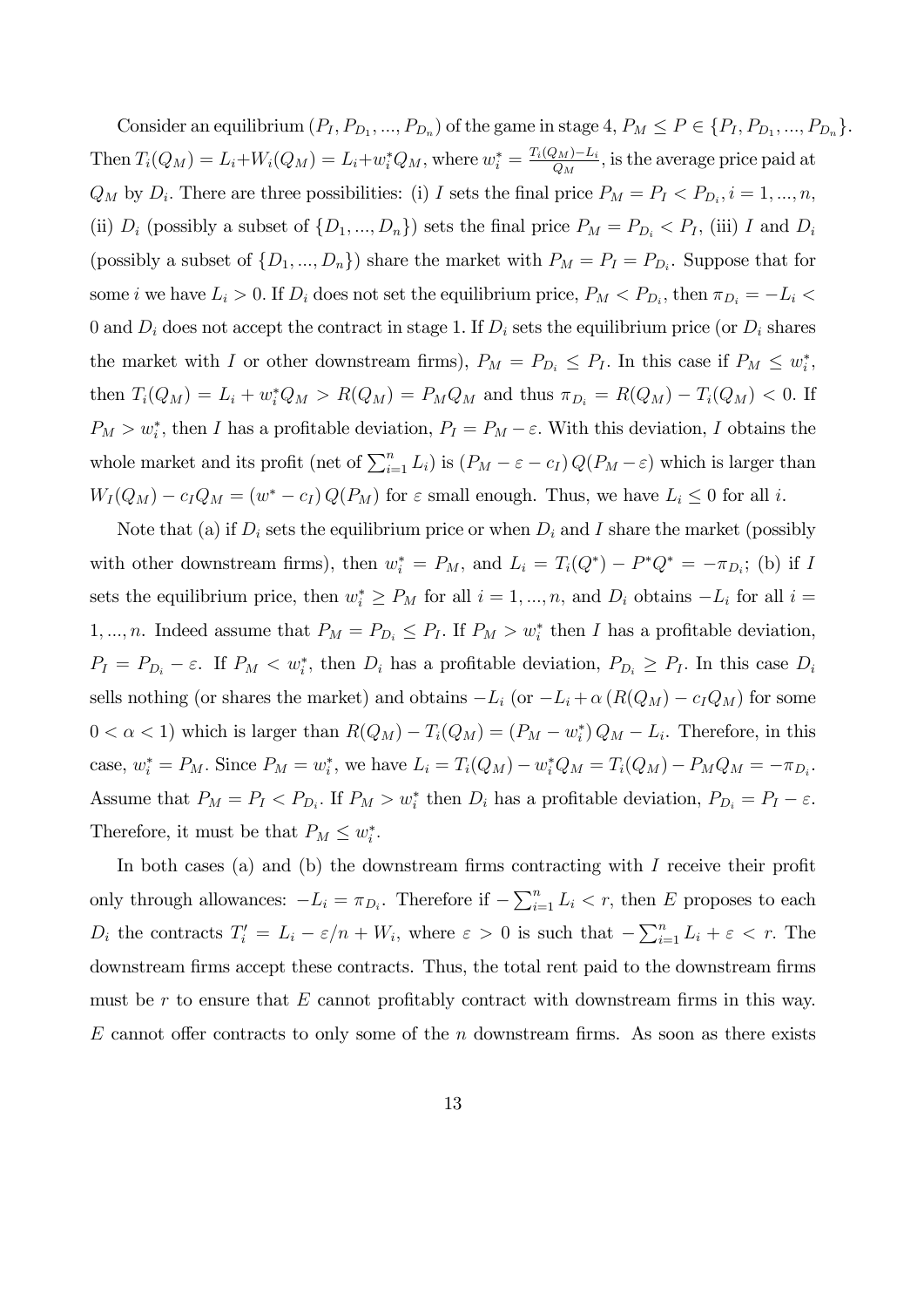one downstream firm who is ready to price down to  $\underline{P}$ , the entry will not be profitable.

Given the arbitrarily small cost of contracting, dealing with several downstream firms lead to higher cost of contracting than dealing with only one downstream firm given that Proposition 1 guarantees the same final allocation for  $I$ . Note finally that since the downstream firm obtains it profit only through the allowance it must be that  $W(Q) \ge R(Q)$ , for  $Q \ge Q(c_I)$ . The condition  $W(Q(\underline{P})) = R(Q(\underline{P}))$  is therefore necessary for the optimality of  $T_I$ .

Note that the case when I rather than  $D$  sets the equilibrium price, as described in the proof of Proposition 2, can indeed be implemented. To do this I proposes a contract such that  $D$  is inactive in the absence of entry. The sole purpose of such contract is to deter entry and  $D$  only plays an active role in constraining  $E$ 's price when entry occurs. For example, the first part of the piece-wise linear contract can be steep enough so that  $D$  does not find it profitable to buy some positive quantity from  $I$  in the absence of entry. In this case  $I$  acts as a monopolist and sets the final monopoly price.  $D$  however, still faces low wholesale prices for sufficiently large quantities and enjoys the rent  $r > 0$  necessary to keep out the entrant. Thus, such contracts still work in essentially the same way as the contract in Proposition 1.

Proposition 1 proposes an optimal three-part contract with an allowance. It is easy to see that an optimal contract to one downstream firm cannot have lower dimensionality than that of a three-part contract.

## **Proposition 3** For any optimal contract  $T_I \in \mathcal{T}_A^{(n)}$  it must be that  $n \geq 3$ .

**Proof.** By Proposition 2 we have  $L < 0$  and  $w^* \ge P^* = P_M$ . Since in case of entry the marginal wholesale price has to be below or equal to  $P$ , the optimal all-units contract must have at least two marginal prices.  $\blacksquare$ 

#### 4 Extensions

In this section, we discuss what happens when some of our assumptions are relaxed or modified from the above benchmark model.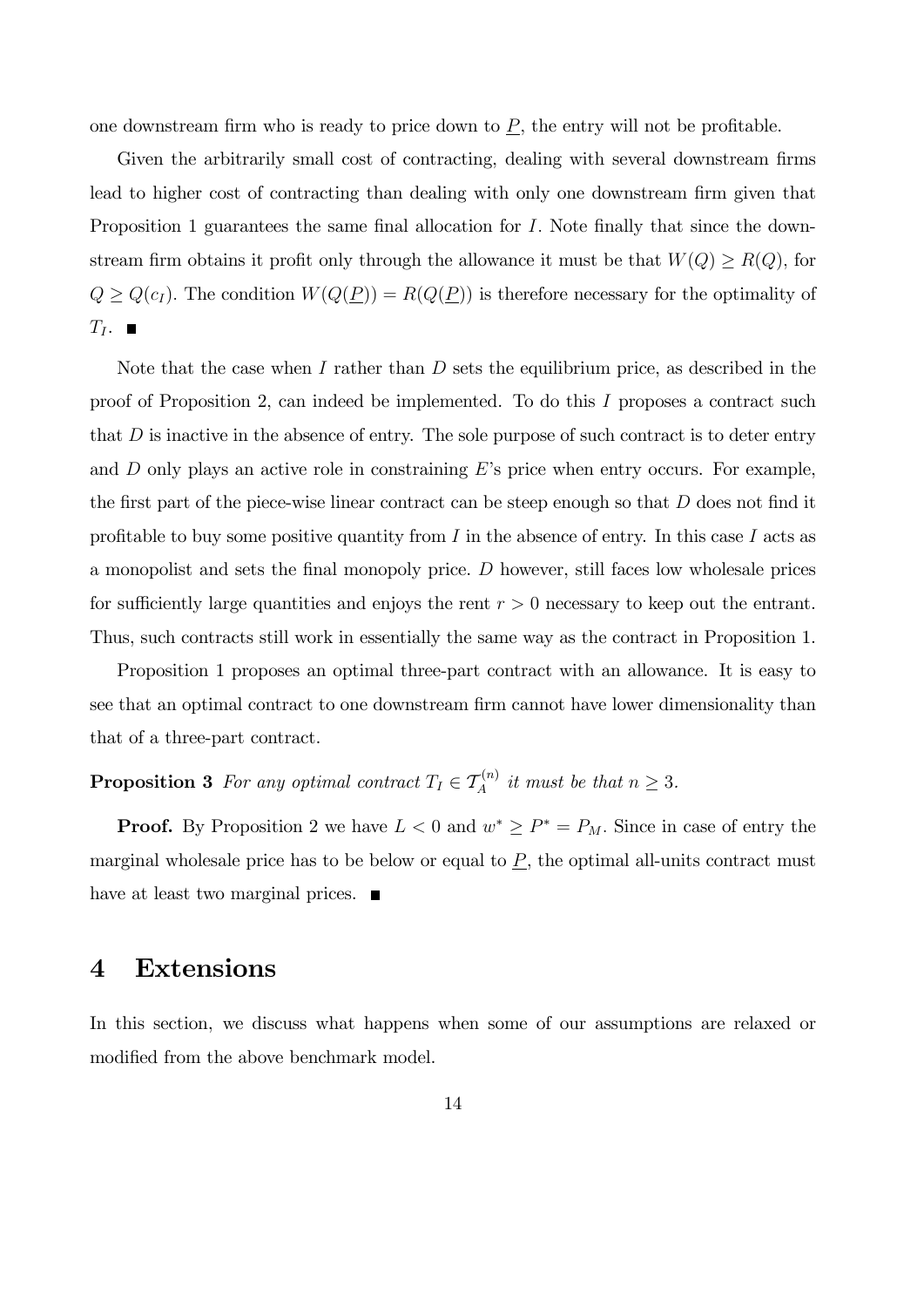The efficiency of the entrant: If the efficiency profit of  $E$  is larger than the monopoly profit of I, then the rent r in Proposition 1 will be greater than  $\Pi_M$ . I will not be able to prevent  $D$  from contracting with  $E$  and entry will occur. Thus, it is critical for our result that the cost advantage of the entrant cannot be too large. Similarly, the assumption that the cost advantage of the entrant be non-drastic is also critical. If the entrant has a drastic cost advantage, this means the rent that I must offer  $D$  to prevent it contracting with  $E$ will be equal to  $(p_M(c_E) - c_E) Q (p_M(c_E))$  since this is the amount E can offer D in stage 3. Since this is necessarily more than  $\Pi_M$ , such entry cannot be deterred.

The entrant cannot write exclusive contracts: In order to consider the most difficult environment in which to deter entry, in our benchmark setting we assumed that E could write exclusive contracts upon entry. Given  $E$  is more efficient, this gave it considerable power in attracting D in stage 3 and meant that I had to offer D a non-trivial rent r to prevent entry. If instead  $E$  cannot write exclusive deals in stage 3, then  $E$  will no longer obtain the same advantage from attracting  $D$ . The three-part contract  $T_I$  described in Proposition 1 will continue to deter entry. Moreover,  $I$  can do better, offering  $D$  an arbitrarily small allowance  $-L = \varepsilon > 0$ . The downstream firm D will always accept such a contract since if it does not, then  $E$  will enter and  $D$  will be left with no surplus. Due to the structure of the contract  $T_I$ , D will continue to constrain the pricing decision of E, in this case even if E also contracts with D. In particular, E cannot sell anything at a price above  $\underline{P}$  if it competes with D in the retail market (as before). If instead it sells through D it will still not be able to obtain a price above  $\underline{P}$  given that  $D$  can buy at this price through  $I$  and since  $E$  is willing to undercut any retail price of  $D$  that exceeds the wholesale price it charges  $D$ . Thus, entry is again deterred, with  $I$  now obtaining almost full monopoly profits.

The incumbent can write an exclusive contract: In the main section, E is allowed to contract with  $D$  in stage 3 if  $E$  decides to enter. This possibility leads to a strictly positive allowance for  $D$  and less than monopoly profit for  $I$ . Suppose now  $I$  can offer an exclusive contract in stage 1 to prevent such contracting between  $E$  and  $D$  in stage 3. The timing of the game is unchanged except that in stage 3 the entrant cannot contract with  $D$ , i.e., there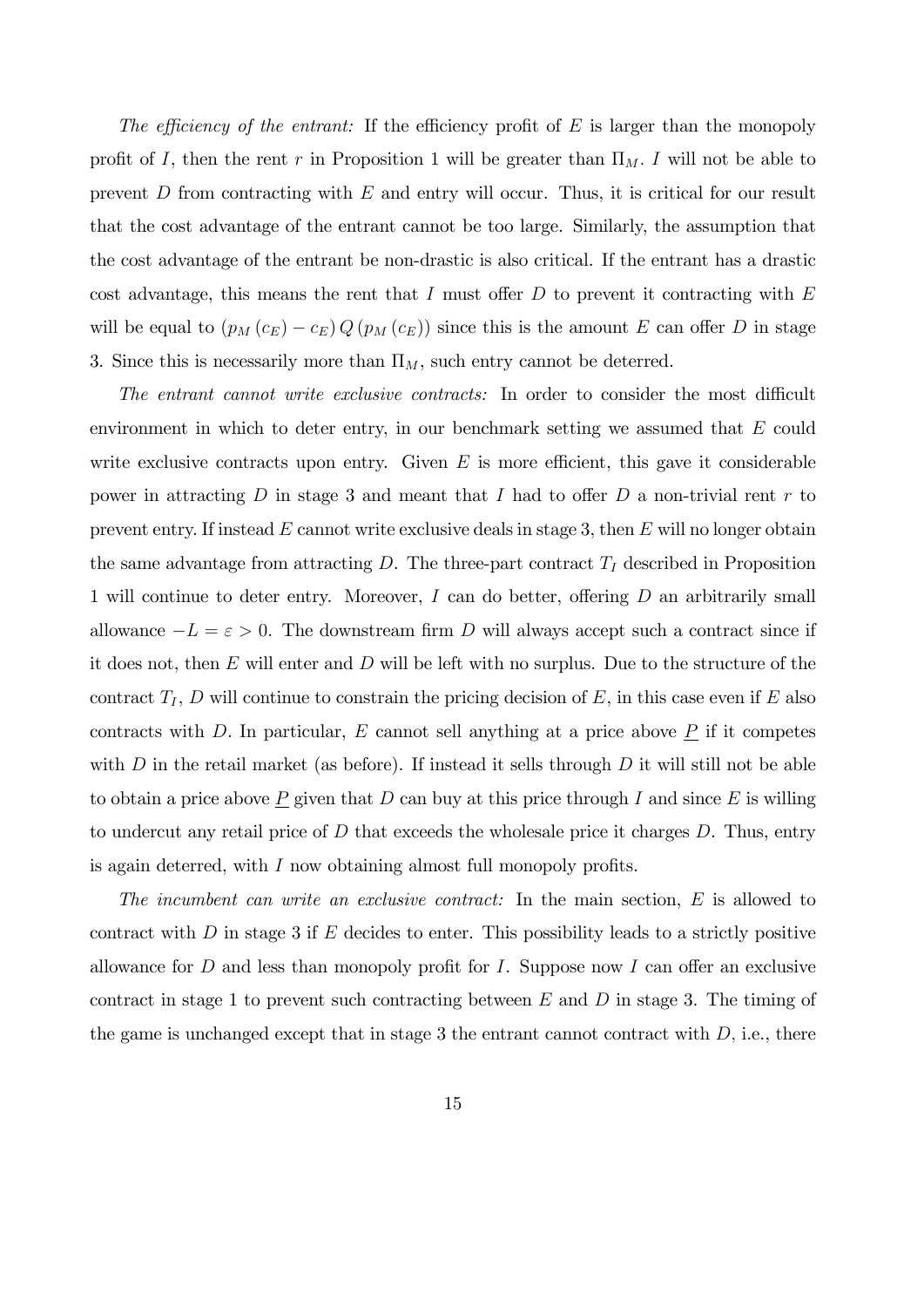

Figure 2.Optimal exclusive contract

is exclusive dealing between  $I$  and  $D$ .

**Proposition 4** Under exclusive contracting the incumbent will obtain full monopoly profits, deterring entry in the process. This can be achieved by using a two-part all-units contract.

**Proof.** The proof follows from Proposition 1. I offers D the contract  $T_I(Q) = L +$  $W(Q; w, S)$ , where  $w = (P_M, \underline{P})$ ,  $S = (0, Q(\underline{P}))$  and  $L = 0$ . This contract is depicted on Figure 2.  $\blacksquare$ 

Note also that even when  $D$  is the only downstream firm available to upstream firms, it is still optimal for D to accept the exclusive contract proposed by the incumbent. Suppose  $D$  decides to reject this contract and contract with  $E$  in order to try to extract some rent from it. This will not work since in stage 3 when entry occurs, D does not bring any value to the upstream firms given that they can both sell directly to consumers (or through other identical retailers).

The "disposal-rent": When the revenue function is strictly decreasing at  $Q(\underline{P})$ , I must leave some additional rent to D. If there is no entry (as will be the case in equilibrium),  $D \text{ can}$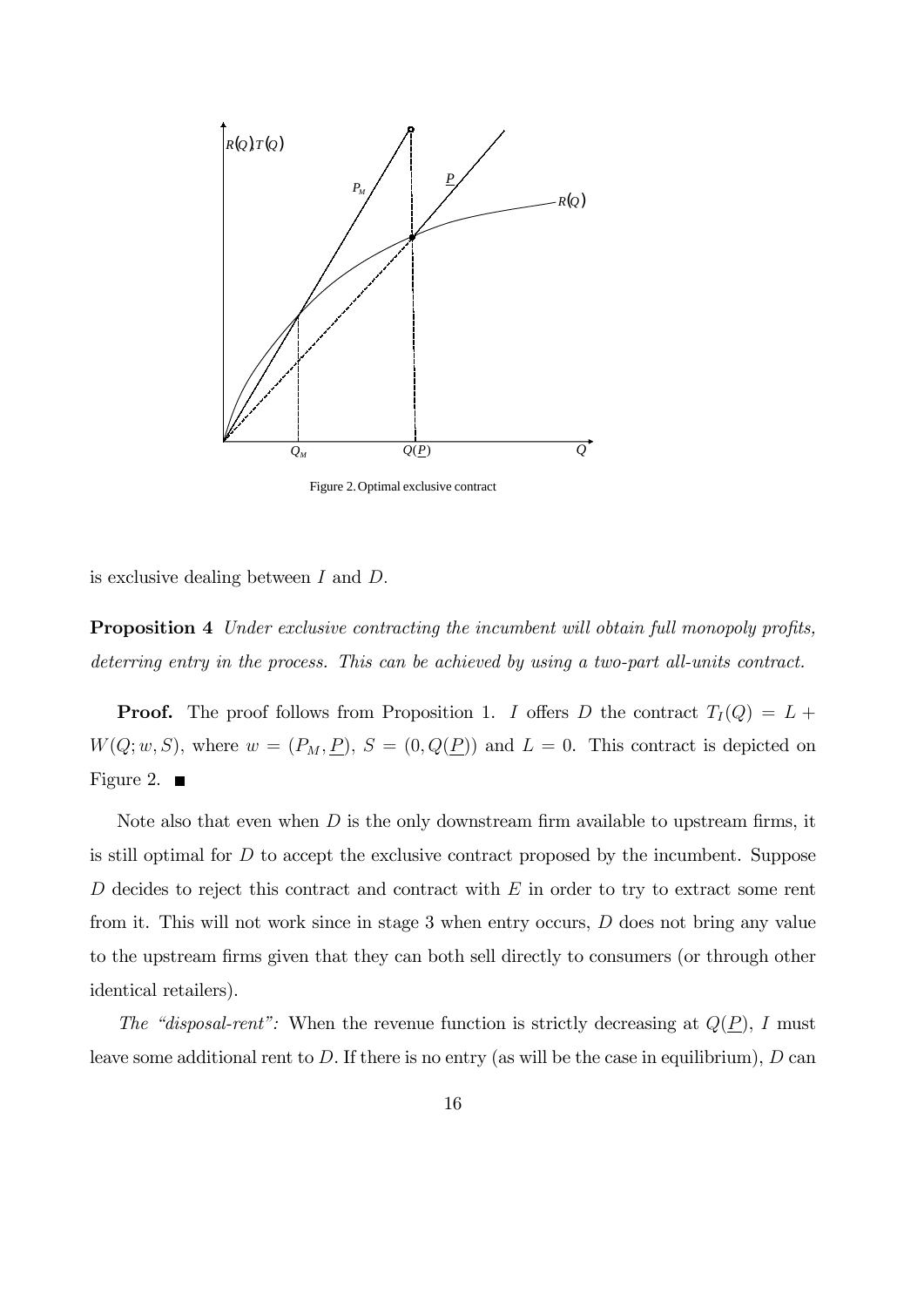

buy  $Q(\underline{P})$  units for  $T_I(Q(\underline{P}))$  but then sell fewer units so as to obtain a higher revenue by setting a higher retail price. Indeed since  $W(Q(\underline{P})) = R(Q(\underline{P}))$  and  $R(Q(\underline{P})) < R(Q_R)$ , where  $Q_R = \arg \max_Q R(Q)$ , D freely disposes  $Q(\underline{P}) - Q_R$  additional units and obtains the extra profit  $R(Q_R) - R(Q(\underline{P})).$ 

To avoid D ordering  $Q(\underline{P})$  units in equilibrium, I will offer D an extra rent  $r_d = R(Q_R)$  $R(Q(\underline{P}))$ . We call this rent the "disposal-rent", the extra-rent D can obtain in equilibrium given it can freely dispose of the good. The same amount has to be added to the allowance and rent  $D$  obtains when there is no entry. Thus, the incumbent may still deter entry, but its profit will be reduced by the size of this rent.<sup>9</sup> The resulting total rent that must be left to D is  $r' = r + r_d$ . The optimal contract for the benchmark case is depicted on Figure 3.

Upfront fees: Upfront fees can make it easier for  $I$  to deter entry since they provide a further first-mover advantage to I. In particular, they provide a mechanism for I to capture any rent r (or  $r + r_d$ ) that must be offered to D in stage 4. Thus, they allow I to capture the full monopoly profit  $\Pi_M$ . In case there is entry and D does face competition, this upfront

<sup>&</sup>lt;sup>9</sup>As a result, the assumption in A2 needs to be tightened so that  $\Pi_M > (c_I - c_E) Q(c_I) - F + r_d$ .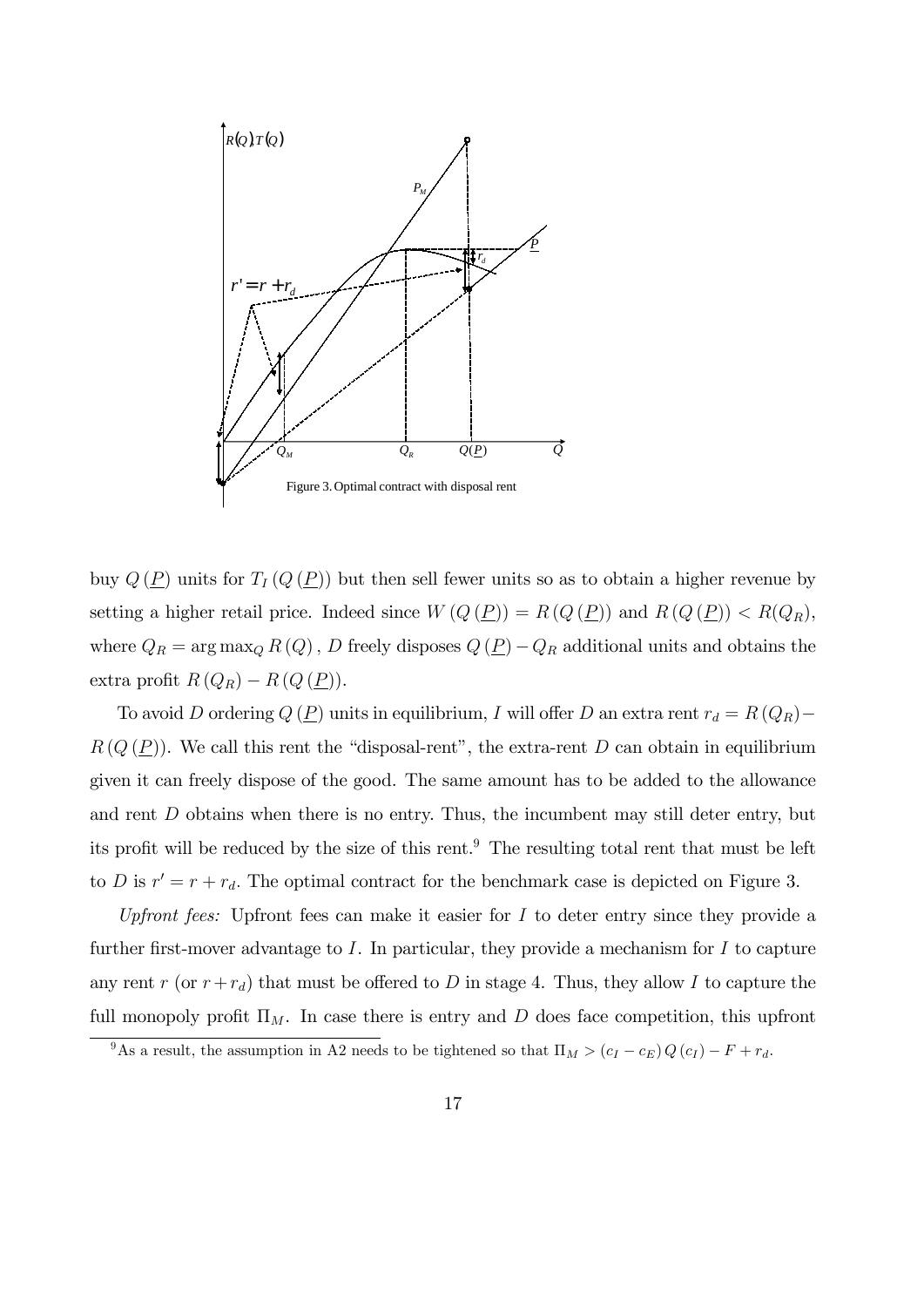fee is a sunk cost for  $D$ , and does not affect the incentives facing  $D$  to undercut competitors as is required to prevent entry. This also means, with upfront fees, D may regret signing its contract with  $I$ , in the off-equilibrium case that there is entry. Other than this difference, the existing optimal contract continues to work as in Proposition 1.

Incremental-units quantity discounting: Proposition 1 shows that all-units quantity discounting can be used by the incumbent to deter entry. We note that another commonly analyzed type of piece-wise linear contract achieves the same goal. This type of contract is associated with incremental-units quantity discounting, which is a continuous, block declining contract, in which the marginal prices decline at each increment. The  $n$ -part contract  $T(Q) = L + W(Q; w, S) \in T_I^{(n)}$  $I_I^{(n)}$  is characterized by the vector of marginal prices  $w = (w_1, w_2, ..., w_{n-1})$ , a lump-sum fee  $L \neq 0$  and the vector of price-breaks  $(S_1, S_2, ..., S_{n-1})$ such that  $T_I(Q_I) = L + w_1 Q_I$  if  $Q_I < S_1$ ,  $T_I(Q_I) = L + w_1 S_1 + w_2 (Q_I - S_1)$  if  $Q_I \in [S_1, S_2)$ etc. Incremental-units quantity discounting involves the declining marginal prices:  $w_1$  >  $w_2 > ... > w_{n-1}.$ 

The next proposition is a counter-part of Proposition 1. It shows that the incumbent can optimally deter entry by using a three-part block declining contract which exhibits incremental-units quantity discounting.

**Proposition 5** There exists an optimal incremental-units three-part contract  $T_I = L +$  $W(Q; w, S) \in \mathcal{T}_I^{(3)}$  such that (a)  $L < 0$ ; (b) the incumbent's profit is  $\Pi_M - r$ ; (c) the lowest marginal wholesale price is below the incumbent's marginal cost.

The contract is depicted in Figure 4.

The profit obtained is identical to that obtained with the three-part all-units contract characterized in Proposition 1. The contract has the form  $T_I(Q) = L + W(Q; w, S)$ , where  $w = (P_M, R'(Q(\underline{P}))), S = (0, \frac{(\underline{P} - R'(Q(\underline{P})))}{P_M - R'(Q(\underline{P}))} Q(\underline{P}))$  and  $L = -r$ .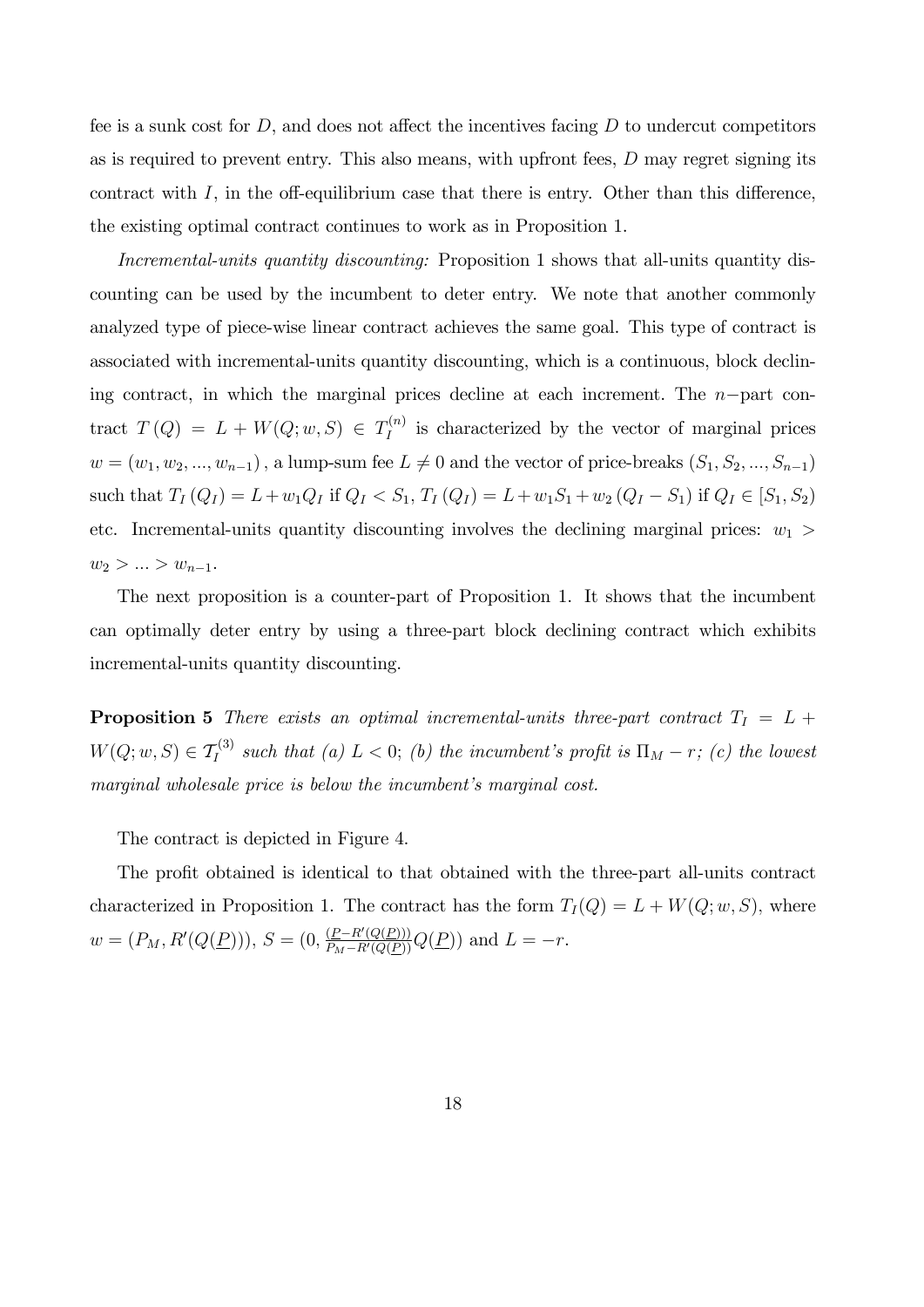

## 5 Conclusions

The key new idea developed in this paper is that commonly used forms of contracts involving quantity discounting can have entry deterring effects. An upstream incumbent can use such contracts to commit its downstream distributor to be more aggressive in the face of competition. For low levels of purchases, the downstream firm purchases at a wholesale price set above the incumbent's marginal cost, thereby providing a way for the incumbent to extract the downstream firm profit. For purchases beyond some higher level, the downstream firm purchases at a wholesale price set below the incumbent's marginal cost, thereby ensuring that in the face of competition, the downstream firm will want to compete aggressively, in such a way that the rival will not want to enter. A third instrument in the optimal contract includes an allowance paid to the downstream firm. This rent ensures that the downstream firm is not willing to contract with the rival instead, in case it enters. The amount of rent that needs to be paid is limited to the entrant's efficiency profit, given both firms can always sell to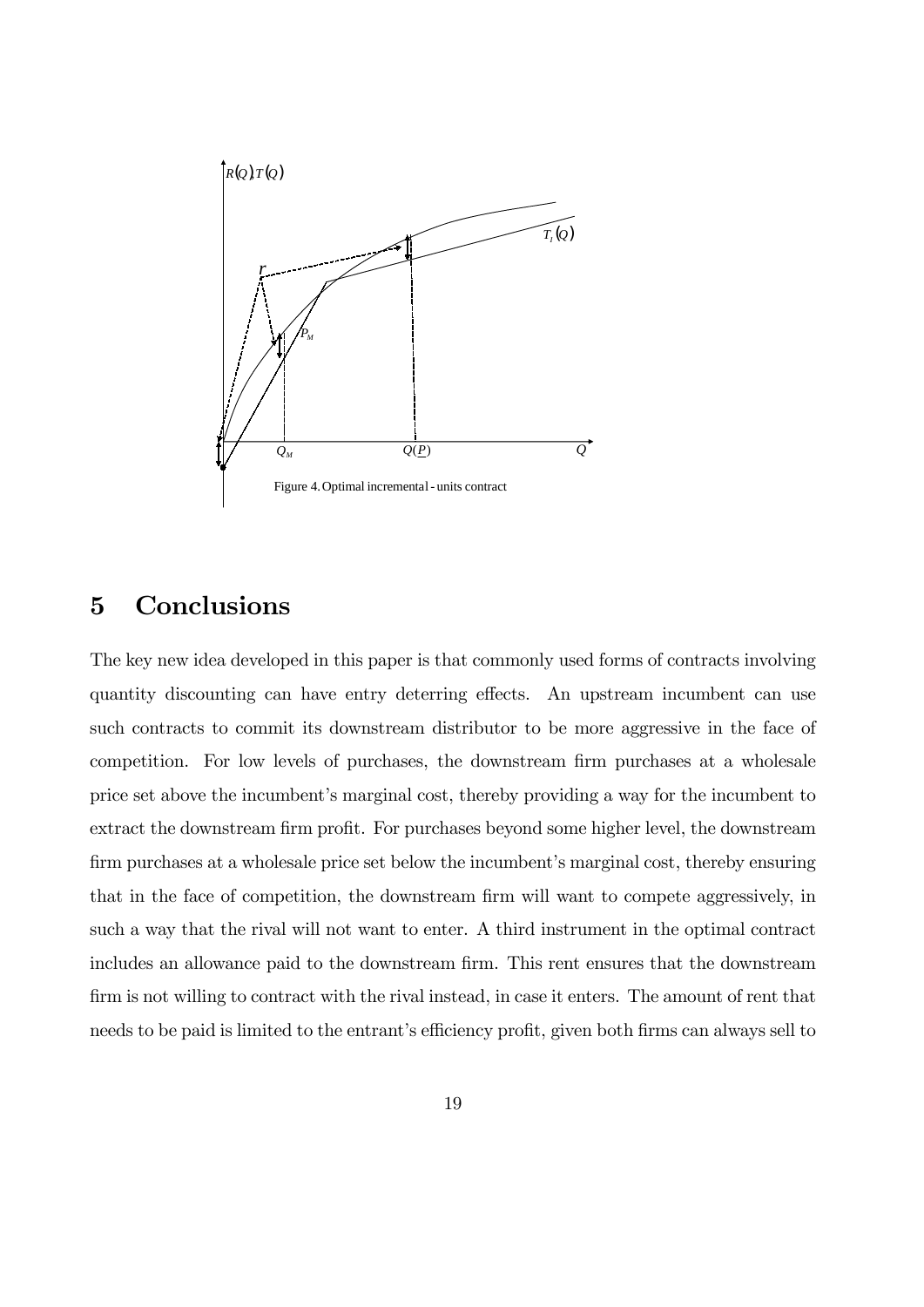final consumers directly. The proposed optimal contract is also renegotiation-proof, thereby ensuring the incumbent can profitably deter entry even when its contract can be renegotiated for an arbitrarily small cost. Thus, we provide a new explanation of how efficient entry can be deterred based on vertical contracts, one that avoids making the usual assumptions such as asymmetric information, exclusivity or commitment without renegotiation.

The benchmark model we have provided can be extended in numerous directions. Several natural modifications have been analyzed in this paper, including to the cases in which the incumbent can use exclusive deals or upfront fees. In the former case, we showed exclusive deals eliminate the rent that has to be paid to the downstream firm so the incumbent can obtain full monopoly profit. In the latter case, the rent must still be paid ex-post but it can be fully extracted in the initial contract through an upfront fee.

One can think of the entry deterring vertical contracts we consider as a type of vertical limit pricing or predation given that the incumbent offers to sell below its own cost, for sufficiently large purchases. This suggests from a policy viewpoint, our theory supports the use of a predatory pricing standard for dealing with wholesale price discounts. In our theory, there are two testable features of entry-deterring contracts: marginal wholesale prices must fall below a firm's own marginal cost for sufficiently large quantities and it must either rely on allowances paid to the downstream firm or exclusive contracts.

An interesting direction for future research would be to explore a dynamic version of this vertical limit pricing story, in which downstream firms make a sequence of purchase decisions. The type of quantity discounting contracts we propose may be used to engage in traditional predation, but in a less obvious way. Thus, for instance, an incumbent manufacturer that wanted to build a reputation for toughness (along the lines of Kreps and Wilson, 1982), can use the seemingly standard quantity discounting contract we propose, which ensures its retailer only "fights" when necessary, while reducing the likelihood of antitrust action that might otherwise result from shifting to a more aggressive pricing schedule (involving a marginal price below cost) in the face of entry. The incumbent's incentive to keep a reputation for toughness in a multiperiod or multiple-entrant environment could also provide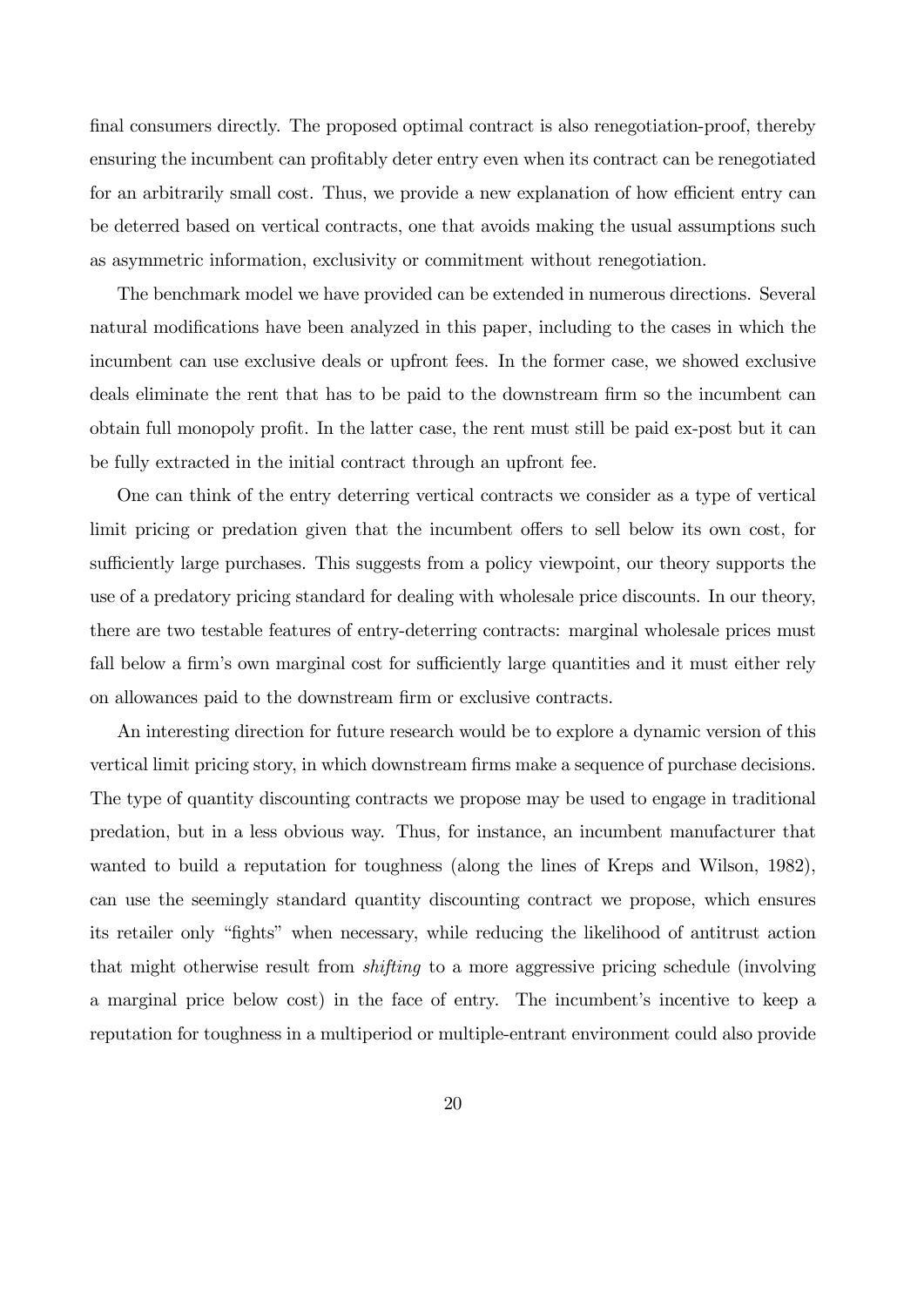an additional reason why the incumbent may not want to renegotiate its contract in case of entry.

Finally, related to this last point, a very natural extension of the established literature would be to modify the standard signaling and reputation stories of limit pricing and predation based on asymmetric information so as to incorporate the fact that the incumbent sells to retailers rather than final consumers. In such a theory, a low wholesale price might signal that the incumbent has low cost, thereby deterring entry. However, an aggressive wholesale pricing schedule can also have a direct entry deterring effect, in addition to its signaling effect, along the lines considered in this paper. Moreover, in such a setting, the nature of limit pricing and predation could be quite different if rivals only observe retail prices rather than wholesale contracts. In other words, the analysis of signaling and reputation building in vertical settings is likely to make for interesting future research.

### 6 References

- AGHION, PHILLIPE AND PATRICK BOLTON (1987) "Contracts as a Barrier to Entry," American Economic Review, 77: 388-401.
- BONANNO, GIACOMO AND JOHN VICKERS (1988) "Vertical separation," Journal of Industrial Economics, 36: 257-265.
- CAILLAUD, BERNARD, BRUNO JULLIEN AND PIERRE PICKARD (1995) "Competing Vertical Structures: Precommitment and Renegotiations," Econometrica, 63: 621-646.
- DEWATRIPONT, MATHIAS (1988) "Commitment through Renegotiation-Proof Contracts with Third Parties," Review of Economic Studies, 55: 377-389.
- ERUTKU, CAN (2006) "Rebates as incentives to exclusivity," Canadian Journal of Economics 39(2): 477-492.
- ETRO, FEDERICO (2010) "Endogenous Market Structures and Contract Theory," European Economic Review forthcoming.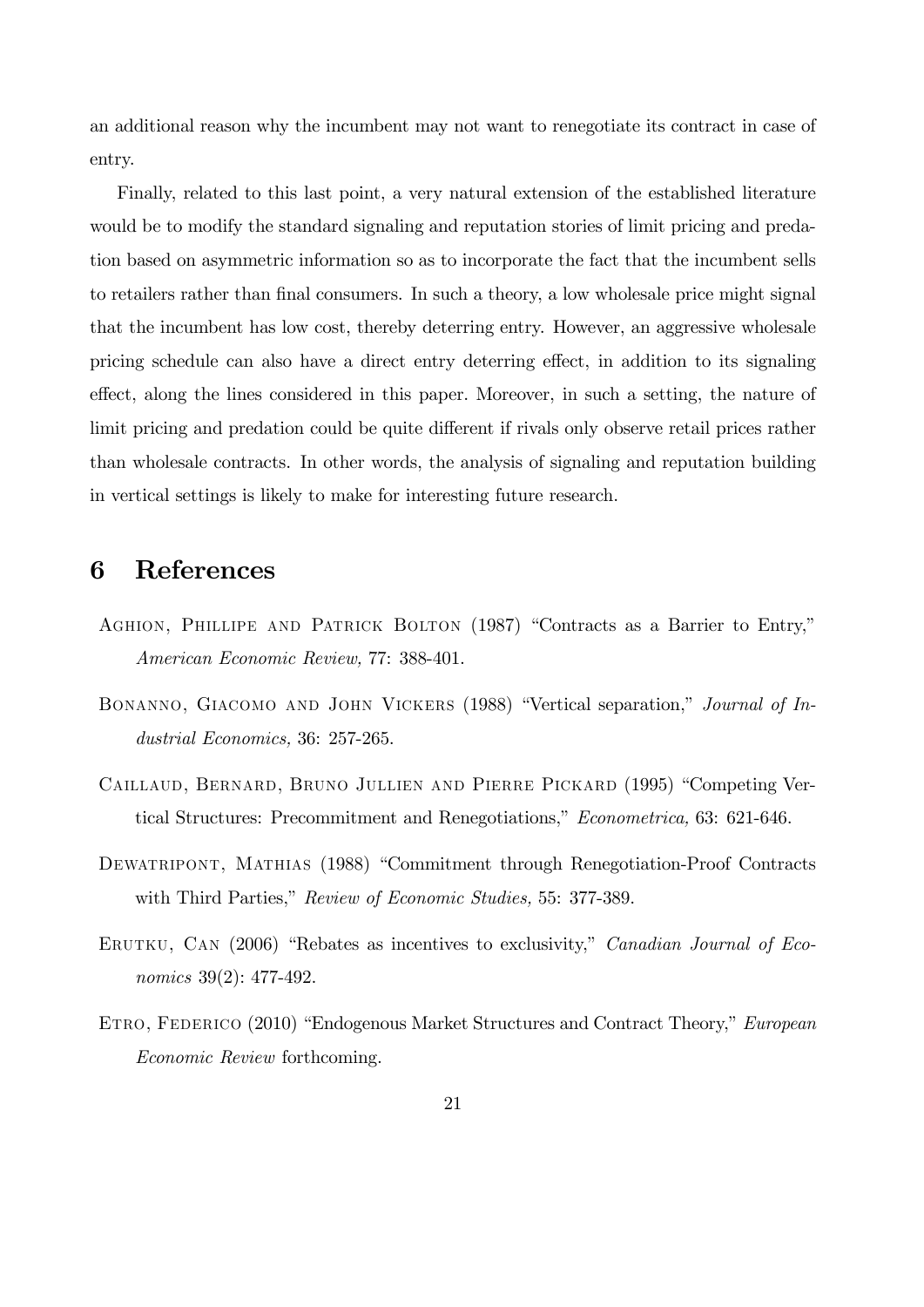- FERSHTMAN, CHAIM, KENNETH JUDD AND EHUD KALAI (1991) "Observable Contracts: Strategic Delegation and Cooperation," International Economic Review, 32: 551-559.
- FOROS, ØYSTEIN AND HANS JARLE KIND (2008) "Do Slotting Allowances Harm Retail Competition?," Scandinavian Journal of Economics 110(2): 367-384.
- FUMAGALLI, CHIARA AND MASSIMO MOTTA (2006) "Exclusive dealing and entry, when buyers compete," American Economic Review, 785-795.
- KOLAY, SREYA, GREG SHAFFER AND JANUSZ A. ORDOVER (2004) "All-Units Discounts in Retail Contracts," Journal of Economics and Management Strategy, 13: 429-459.
- KREPS DAVID AND ROBERT WILSON (1982) "Reputation and imperfect information," Journal of Economic Theory, 27(2): 253-279.
- MIKLÓS-THAL, JEANINE, PATRICK REY AND THIBAUD VERGÉ (2010) "Vertical Relations," International Journal of Industrial Organization, 28(4): 345-349.
- MUNSON, CHARLES L. AND MEIR J. ROSENBLATT (1998) "Theories and Realities of Quantity Discounts: An Exploratory Study," Production and Operation Management, 7(4): 352-369.
- RENY, PHILIP (1999) "On the Existence of Pure and Mixed Strategy Nash Equilibria in Discontinuous Games," Econometrica, 67: 1029-1056.
- REY, PATRICK AND JOSEPH STIGLITZ (1995) "The role of exclusive territories in producers' competition," RAND Journal of Economics, 26: 431-451.
- SCHWARTZ, MARIUS AND EARL A. THOMPSON (1986) "Divisionalization and Entry Deterrence," Quarterly Journal of Economics, 101: 307-321.
- SIMPSON, JOHN AND ABRAHAM L. WICKELGREN (2001) "The Use of Exclusive Contracts to Deter Entry," Federal Trade Commission, Bureau of Economics Working Papers: No. 241.